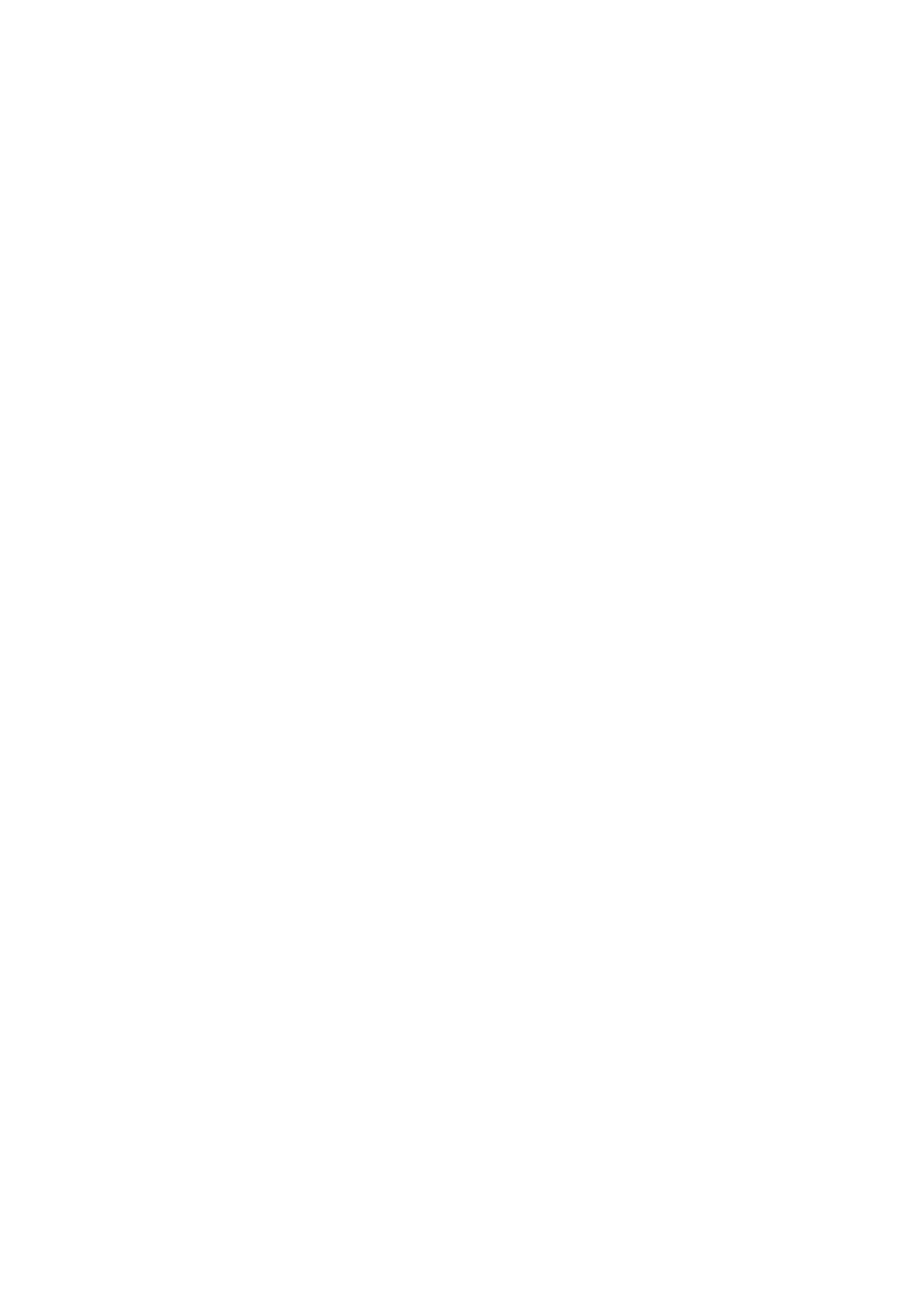# **HUME CITY COUNCIL**

#### **Minutes** of the **ORDINARY COUNCIL MEETING OF THE HUME CITY COUNCIL** held on Monday, 12 July 2021 **at 7.00PM** at the Town Hall Broadmeadows

|  | To: a: Council | Cr Joseph Haweil<br>Cr Jack Medcraft<br>Cr Jarrod Bell<br>Cr Naim Kurt<br>Cr Sam Misho<br>Cr Carly Moore<br>Cr Jim Overend<br>Cr Karen Sherry | Mayor<br>Deputy Mayor                                                                                                                                                                                                                                                                                                    |
|--|----------------|-----------------------------------------------------------------------------------------------------------------------------------------------|--------------------------------------------------------------------------------------------------------------------------------------------------------------------------------------------------------------------------------------------------------------------------------------------------------------------------|
|  | b: Officers    | Ms Roslyn Wai<br>Mr Joel Farrell<br>Mr Hector Gaston<br>Mr Michael Sharp<br>Mr Peter Waite<br>Mr Daryl Whitfort<br>Mr David Fricke            | Interim Chief Executive Officer<br>Acting Director Communications, Engagement<br>and Advocacy<br><b>Director Community Services</b><br>Director Planning and Development<br>Director Sustainable Infrastructure and Services<br><b>Director Corporate Services</b><br><b>Manager Assets</b><br><b>Manager Governance</b> |
|  |                | Ms Megan Kruger<br>Mr Peter Faull                                                                                                             | <b>Coordinator Governance and Corporate Support</b>                                                                                                                                                                                                                                                                      |
|  |                |                                                                                                                                               |                                                                                                                                                                                                                                                                                                                          |

## **Proceedings to be Recorded**

The Mayor reminded Councillors and members of the Gallery that an audio recording of the Council meeting will be made and published to Council's website within 2 working days of the meeting.

#### **Gallery Behaviour**

The Mayor reminded the gallery that Council's Code of Meeting Procedures requires the gallery to be silent at all times, and that members of the gallery must not interject or take part in the debate. Any person who is called to order, may be asked to leave the Chamber. The Mayor advised that notwithstanding this, he will invite members of the gallery to speak, for up to three minutes either in support of or against an officer's recommendation.

## **ORDER OF BUSINESS**

## **1. ACKNOWLEDGEMENT OF THE TRADITIONAL CUSTODIANS OF THIS LAND**

The Mayor read the following:

*"Hume City Council recognises the rich Aboriginal heritage within the municipality and acknowledges the Wurundjeri Woi Wurrung, which includes the Gunung Willam Balluk clan, as the Traditional Custodians of this land.*

*Council embraces Aboriginal and Torres Strait Islander living cultures as a vital part of Australia's identity and recognises, celebrates and pays respect to the existing family members of the Wurundjeri Woi Wurrung and to Elders past, present and future."*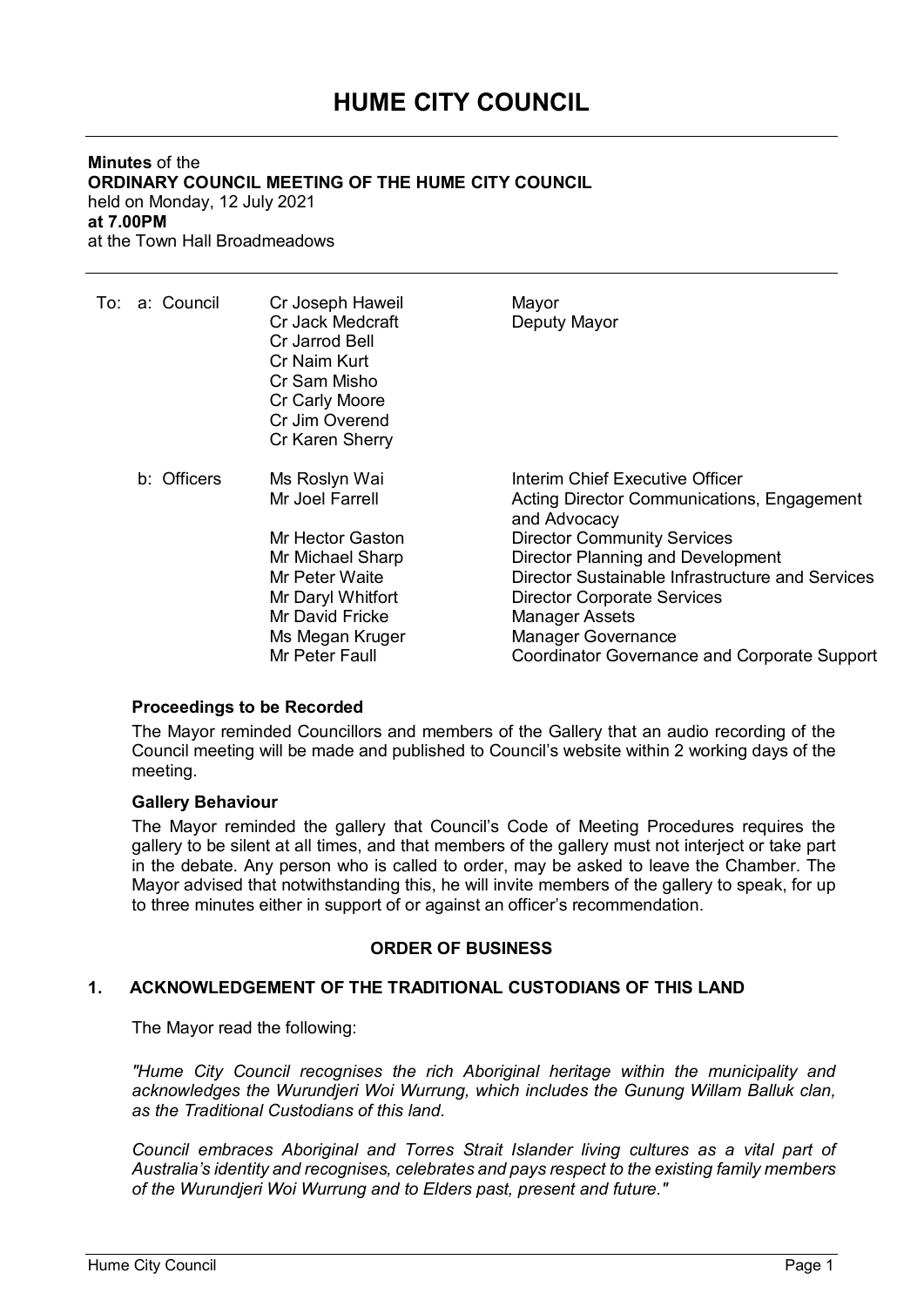## **2. PRAYER**

The Mayor read the following:

"Hume City's religious diversity strengthens and enriches community life and supports the wellbeing of the citizens of Hume City. Hume City Council acknowledges the importance of spiritual life and the leadership offered by the Hume Inter Faith Network. In recognition of the religious diversity of residents in Hume City, Council has invited the Hume Inter Faith Network to take responsibility for the opening prayer at Council meetings. This evening's prayer will be led by Ms Helen Patsikatheodorou, HIN Member*,* representing the Greek Orthodox Church".

The Mayor then invited Ms Helen Patsikatheodorou to read the following prayer.

*"God our Father we thank you for the gift of life. We thank you for the opportunity you gave us to serve as members of Hume City Council. We prayer for your gifts of wisdom, guidance and protections as we deliberate for the welfare of all. Give us a good sense of direction to be to implement our decisions for the progress, unity and peace of all entrusted to our care. In Jesus name we pray"*

*Amen*

## **3. APOLOGIES**

Apologies were received from Cr Chris Hollow, Cr Trevor Dance and Cr Jodi Jackson.

### **4. DISCLOSURE OF INTEREST**

Councillors' attention was drawn to the provisions of the *Local Government Act 2020* in relation to the disclosure of conflicts of interest. Councillors are to disclose any conflicts of interest immediately before consideration or discussion of the relevant item. Councillors are then required to leave the meeting during discussion and not vote on the relevant item.

No Councillors disclosed any conflicts of interest.

#### **5. CONDOLENCE MOTIONS**

Nil

#### **6. INFORMAL MEETINGS OF COUNCILLORS**

6.1 In accordance with Council's Governance Rules, the Interim Chief Executive Officer must ensure that a summary of the matters discussed at an informal meeting of Councillors are tabled at the next convenient council meeting and recorded in the minutes of that council meeting.

**Moved** Cr Jarrod Bell, **Seconded** Cr Karen Sherry

**THAT Council notes the summary of matters discussed at meetings conducted under the auspices of Council, being the Committee of Whole Council which was held on 7th June 2021, the Strategy and Policy Briefing Sessions which were held on 7th June 2021 and 15th June 2021, and the Discussion on the Submissions on the Draft Annual Budget 2021/22 which was held on 15th June 2021.**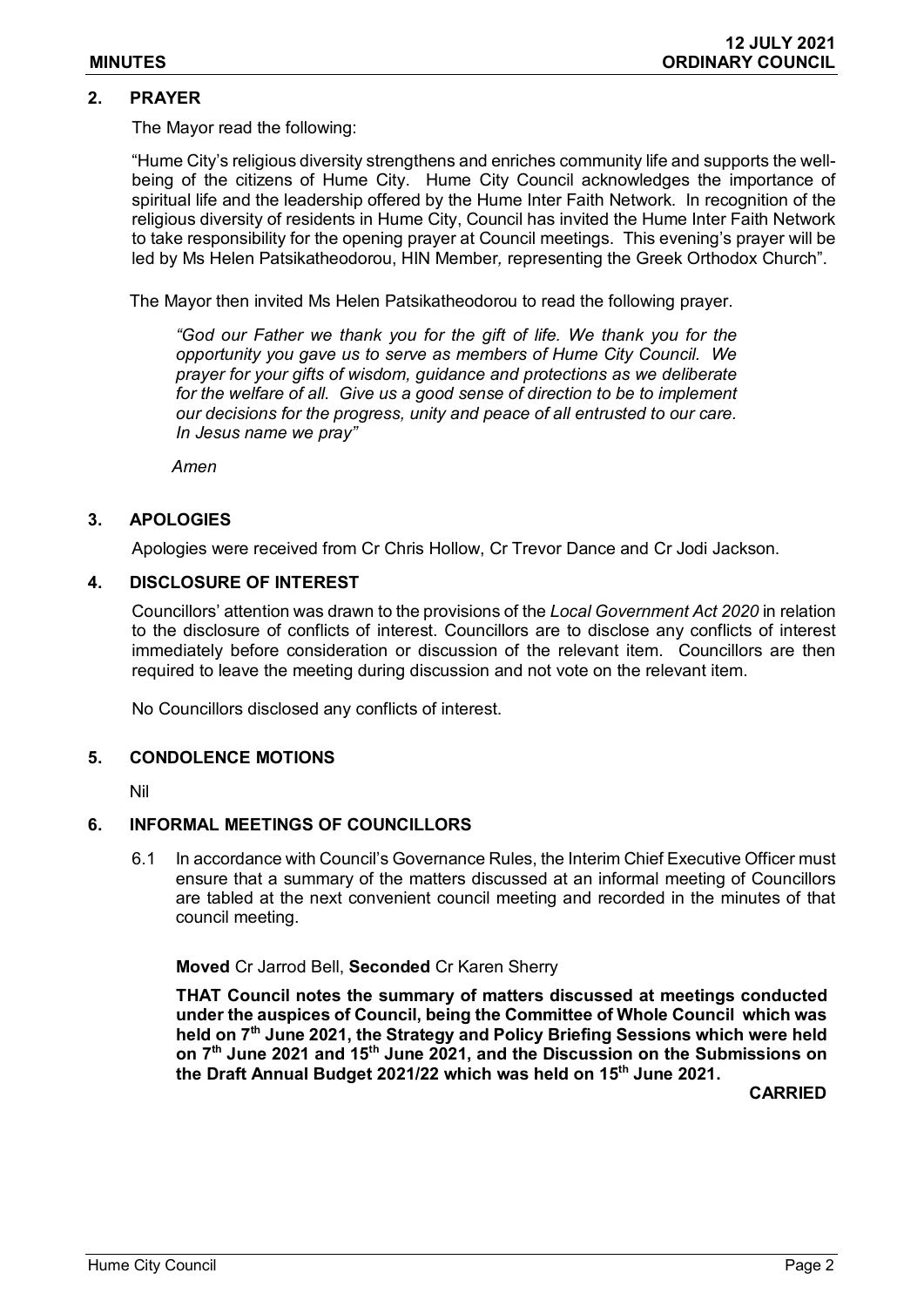## **7. CONFIRMATION OF COUNCIL MINUTES**

7.1 Minutes of the Special Council Meeting of 3 June 2021, the Ordinary Council Meeting of 15 June 2021, and the Ordinary Council (Town Planning) Meeting of 28 June 2021, including Confidential Minutes.

**Moved** Cr Karen Sherry, **Seconded** Cr Jack Medcraft

**THAT the Minutes of the Special Council Meeting of 3 June 2021, the Ordinary Council Meeting of 15 June 2021, and the Ordinary Council (Town Planning) Meeting of 28 June 2021, including Confidential Minutes, be confirmed.**

**CARRIED**

### **8. RECEIPT OF COUNCIL AND COMMUNITY COMMITTEE MINUTES AND RECOMMENDATIONS TO COUNCIL TO BE ADOPTED**

8.1 Minutes of the Audit and Risk Committee Meetings of the Hume City Council held on 26 February 2021, and 28 May 2021.

**Moved** Cr Karen Sherry, **Seconded** Cr Carly Moore

**THAT the Minutes of the Audit and Risk Committee Meetings of the Hume City Council held on 26 February 2021, and 28 May 2021, be noted.**

**CARRIED**

## **9. PRESENTATION OF AWARDS**

### **9.1 Resident of the Month - Nominated by Councillor Jarrod Bell**

## **POA143 SHONA DAVIE**

Councillor Jarrod Bell read the following citation and presented Shona Davey with a certificate:

*This certificate is presented in recognition of your work with the Sunbury Blue Light Disco, Uncle Bob's Club, and as an SES volunteer since 2017, and your most significant contribution as a long-time member of the Sun Fest organising committee. Your service as Treasurer for the 2017 and 2018 festivals, and then as President from 2018 to today has shown how you have quietly and humbly lead the organisation through the challenges of COVID. As a dedicated volunteer through your contribution to many organisations and events you add a great deal to the civic life of our city as an outstanding contributor to Hume City Council community. Council acknowledges and thanks you for taking part, giving back and contributing your time for the benefit of other people.*

*You are a valued member of the Hume community and Council honours and congratulates you for your dedication and contribution.*

#### **9.2 Resident of the Month - Nominated by Councillor Jack Medcraft**

## **POA144 DEAN DUNCAN**

Councillor Jack Medcraft read the following citation and presented Dean Duncan with a certificate:

*This certificate is presented in recognition of your work supporting the Hume community through the provision of meals and fruit and vegetable boxes to those in need, providing transport for individuals, and giving vouchers and gift cards to those who require extra assistance. You readily give your time to speak at early child-care centres and schools, provide support with referral assistance to clinical and specialist services, and to assist community groups with funding submissions. You also work with the homeless, children in out of home care and people living with a disability, and you are a member of the Sunbury Cultural Precinct Advisory Group & the Hume City Reconciliation Group. Council acknowledges and thanks you for taking part, giving back and contributing your time for the benefit of other people.*

*You are a valued member of the Hume community, and Council honours and congratulates you for your dedication and contribution.*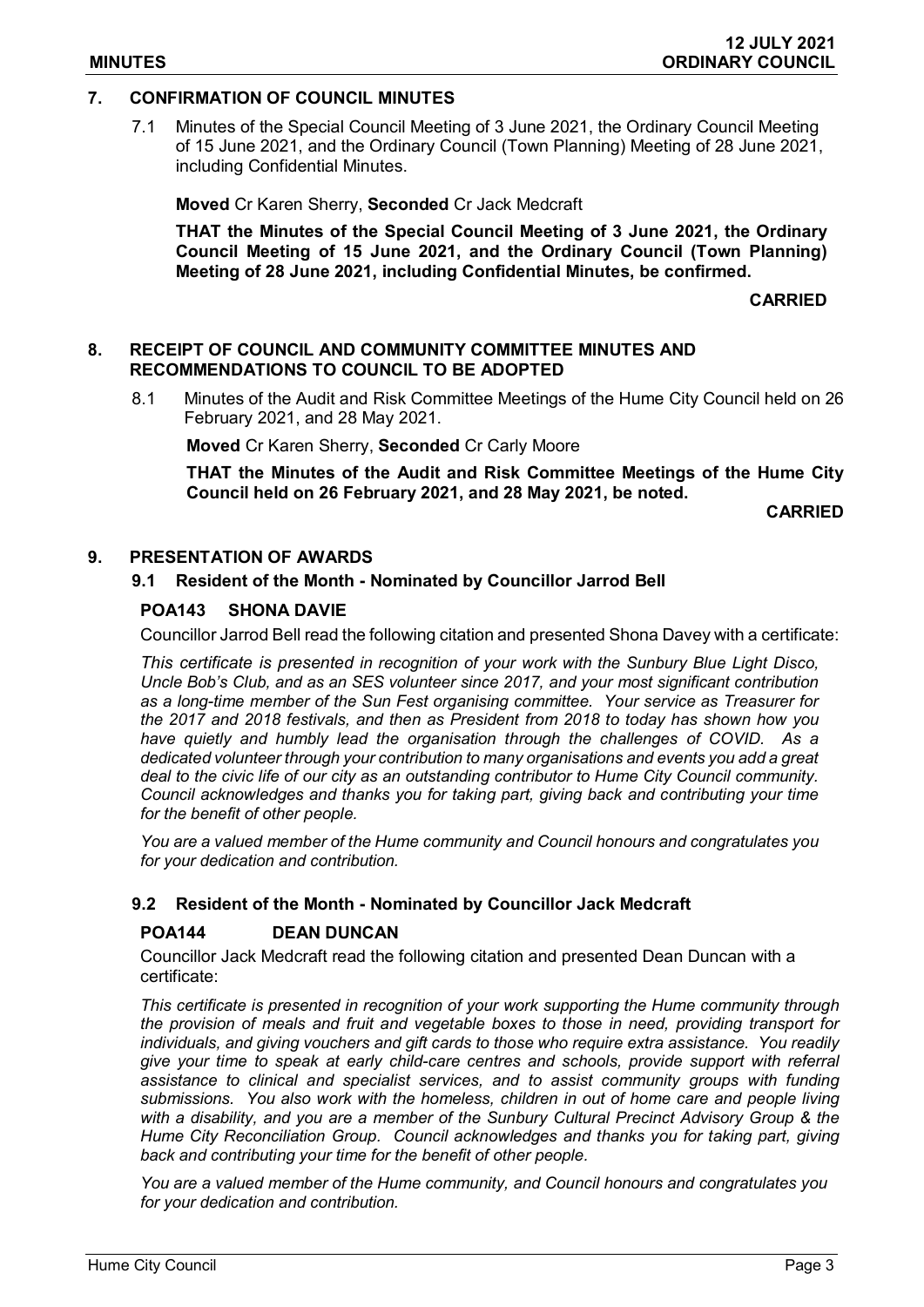## **9.3 Residents of the Month - Nominated by Councillor Joseph Haweil**

## **POA145 AYAD BOTRES and DUNIA BOTRES**

The Mayor, Councillor Joseph Haweil, read the following citation and presented Ayad Botres with a certificate:

*This certificate is presented in recognition of your work with the Roxburgh Park United Soccer Club. Your role as President of the club and your involvement since 2015 has been integral in the Club's establishment, growth and success. Your strong leadership role has contributed to building a Club that provides a safe and supportive community-based environment which encourages skills development, fitness, fair play and teamwork and the opportunity for women to play at the club. This contribution and support has assisted to develop a club with a sense of pride and community connectedness. Council acknowledges and thanks you for the sacrifices that you and your family have made for the club over the years.* 

*You are a valued member of the Hume community and Council honours and congratulates you for your dedication and contribution.*

The Mayor, Councillor Joseph Haweil, read the following citation and presented Dunia Botres with a certificate:

*This certificate is presented in recognition of your work with the Roxburgh Park United Soccer Club. Your role as Secretary of the club and your involvement since 2015 has been integral in the Club's establishment, growth and success building the club into a 500 strong community of players, coaches and volunteers. Your dedication and countless hours supporting the players and the club have contributed to building a family friendly environment. Your contribution supports the health, fitness and wellbeing of children and young people in the community, whilst also building a sense of pride and community connectedness. Council acknowledges and thanks you for the sacrifices that you and your family have made for the club over the years.* 

*You are a valued member of the Hume community and Council honours and congratulates you for your dedication and contribution.*

### **9.4 Community Grants Awards**

The Mayor advised the meeting that the Hume Community Grants Program provides an essential avenue through which Council supports the activities of community groups and larger organisations.

The Mayor also advised that the following grant recipients were unable to attend the meeting to collect their awards, which will be provided to them separately.

| <b>Grant Category</b>      | <b>Applicant</b>                                                     | <b>Project description</b>                                                                                                                                                                                                                             |
|----------------------------|----------------------------------------------------------------------|--------------------------------------------------------------------------------------------------------------------------------------------------------------------------------------------------------------------------------------------------------|
| 2021 Project Grant Round 2 | Assyrian Church of the<br><b>East Youth Association</b><br>Melbourne | Volunteer<br>tutors<br><b>ACEYA</b><br>from<br>Melbourne will be conducting tutoring<br>services for high school youth which<br>will take place on Tuesdays at St<br>Abdisho's Cathedral.                                                              |
| 2021 Project Grant Round 2 | Neighbourhood Connect                                                | Community building workshops and<br>individual mentoring to develop<br>residents' leadership/event<br>management skills, so that they<br>become Community Connectors,<br>running simple local gatherings;<br>building ongoing neighbourhood<br>groups. |
| 2021 Project Grant Round 2 | Northern Blue Light Inc                                              | New and emerging communities<br>share their cultural food with<br>Broadmeadows, Craigieburn Police<br>Stations and place of worship to<br>enhance police/community<br>relationship.                                                                    |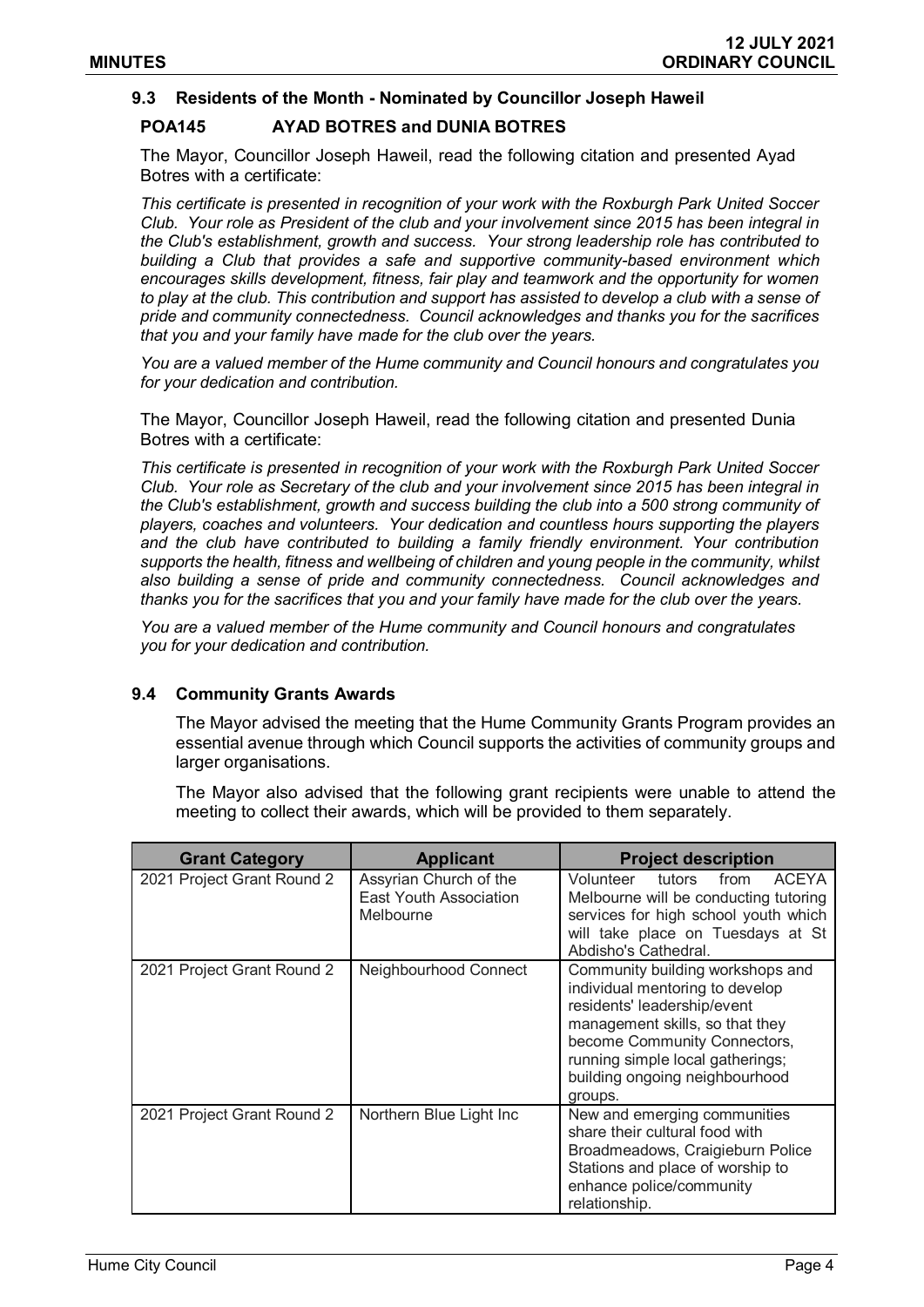| 2021 Project Grant Round 2 | Sahara Victorian<br>Association             | Sahara means "Support". Sahara<br>Victorian Association's prime aim is<br>to provide support to the Family<br>violence victims, Seniors and to new<br>migrants.                                                                                     |
|----------------------------|---------------------------------------------|-----------------------------------------------------------------------------------------------------------------------------------------------------------------------------------------------------------------------------------------------------|
| 2021 Project Grant Round 2 | Some Kind of Squirrel<br><b>Productions</b> | A local launch and community<br>engagement campaign across Hume<br>for In My Neighbourhood, a Virtual<br>Reality immersive storytelling project,<br>with a focus on building audiences<br>via mobile phones.                                        |
| 2021 Project Grant Round 2 | <b>STEM Catalyst</b>                        | A Climate Science Project in Schools<br>with multifold features that<br>reconnects participants to nature and<br>natural phenomena through<br>technology. An in-depth STEM<br>learning complemented by interactive<br>webinar and hands-on science. |

### **10. NOTICES OF MOTION**

Nil

### **11. PUBLIC QUESTION TIME**

### **PQ838 STEPHEN BOCK**

#### **QUESTION 1:**

Could council confirm the name of the person within Hume council responsible for the Bulla Bridge Heritage Overlay? Heritage Victoria have confirmed this is the responsibility of the Hume Council.

## **RESPONSE: (DIRECTOR PLANNING AND DEVELOPMENT)**

HERITAGE OVERLAYS FORM PART OF THE PLANNING SCHEME. SCHEDULE 10 (HO10) OF THE HUME PLANNING SCHEME APPLIES TO THE BRIDGE IN BULLA. COUNCIL IS RESPONSIBLE FOR THE ADMINISTRATION OF THE HUME PLANNING SCHEME INCLUDING THE HERITAGE OVERLAY THAT APPLIES TO THE BULLA **BRIDGE** 

### **QUESTION 2:**

Has council reviewed the Bulla Bridge inspection report commissioned by the Department of Transport (DoT) and Prepared by David Morris consulting (DMC-20230, 24/12/20)? It states there are cracks and bulges in the bridge which undermine the integrity of the structure. From a Heritage protection, a structural integrity and safety perspective, I'd imagine the Hume Council would be interested in preserving this wonderful structure for the benefit of future generations.

## **RESPONSE: (DIRECTOR SUSTAINABLE INFRASTRUCTURE AND SERVICES)**

COUNCIL WROTE TO THE MINISTER FOR ROADS IN MAY 2021 REQUESTING A COPY OF A COMPREHENSIVE STRUCTURAL REPORT WHICH WAS COMMISSIONED IN EARLY 2021. THE DEPARTMENT OF TRANSPORT (DOT) RESPONDED SAYING IT WOULD ONLY PROVIDE A SUMMARY OF THE STRUCTURAL REPORT SOMETIME IN JULY 2021.

COUNCIL OFFICERS HAVE REQUESTED AN UPDATE FROM DOT AS TO WHEN THE SUMMARY REPORT WILL BE AVAILABLE.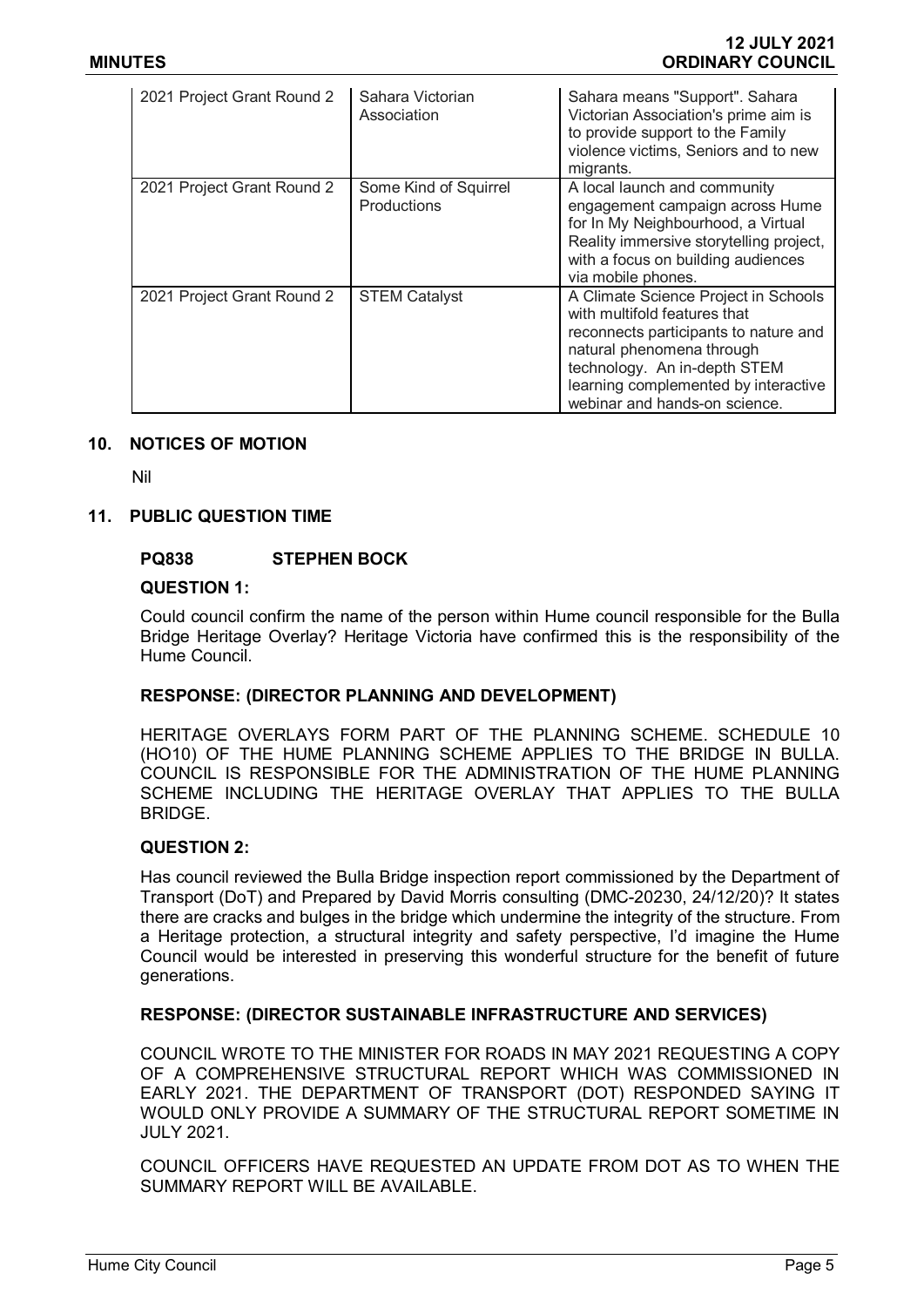## **PQ839 ANDREW MCLEAN**

#### **QUESTION 1:**

My question is in relation to agenda item number 13 the arbiter's decision as outlined on pages 17 -22, the arbiter states the applicant did not attend either of the hearings on 17 June or 24 June, what are the consequences of a party not attending the hearing?

## **RESPONSE: (DIRECTOR CORPORATE SERVICES)**

WHILST THE INTERNAL ARBITRATION PROCESS HAS CONCLUDED AND THERE CAN BE NO CONSEQUENCE AS A PART OF THAT PROCESS, THE FAILURE TO COMPLY WITH THE INTERNAL ARBITRATION PROCESS AS SET BY THE ARBITER, IS DEFINED AS SERIOUS MISCONDUCT UNDER CLAUSE 3 OF THE LOCAL GOVERNMENT ACT 2020.

## **QUESTION 2:**

My question is in relation to agenda item number 13 the arbiter's decision as outlined on pages 17 -22, can Council confirm the exact cost to ratepayers of this failed application for a finding of misconduct, page 20 states the costs is in the vicinity of \$3000, can council confirm the exact costs and how this will be paid for?

### **RESPONSE: (DIRECTOR CORPORATE SERVICES)**

COUNCIL IS YET TO RECEIVE AN INVOICE FOR THIS INTERNAL ARBITRATION PROCESS FROM THE ARBITER WHO HAS PROVIDED THE ESTIMATED COST OF \$3,000. HOWEVER, THIS COST WILL NOT INCLUDE THE ADDITIONAL COST OF VENUE AND SECURITY HIRE. THE TOTAL COST OF THE INTERNAL ARBITRATION PROCESS WAS NOT BUDGETED FOR AND WILL THEREFORE BE PAID FROM COUNCIL'S CASH RESERVES.

## **PQ840 PHILLIP DI BIASE**

#### **QUESTION 1:**

Paragraph 22 of the council report on page 17 indicates that \$3000 was the cost incurred by council for an independent arbiter to investigate a complaint by one councillor about another.

Does this include councils own resource cost and if not, what a these costs?

#### **RESPONSE: (DIRECTOR CORPORATE SERVICES)**

COUNCIL IS YET TO RECEIVE AN INVOICE FOR THIS INTERNAL ARBITRATION PROCESS FROM THE ARBITER WHO HAS PROVIDED THE ESTIMATED COST OF \$3,000. HOWEVER, THIS COST WILL NOT INCLUDE THE ADDITIONAL COST OF VENUE AND SECURITY HIRE.

#### **QUESTION 2:**

If not, how could that be calculated?

#### **RESPONSE: (DIRECTOR CORPORATE SERVICES)**

THE ADDITIONAL COSTS OF STAFFING, VENUE AND SECURITY HIRE ARE YET TO BE QUANTIFIED. A VENUE CHARGE WILL BE DETERMINED FOR THE TIME THAT ANY HEARINGS UTILISED A COUNCIL FACILITY, INCLUSIVE OF SECURITY COSTS.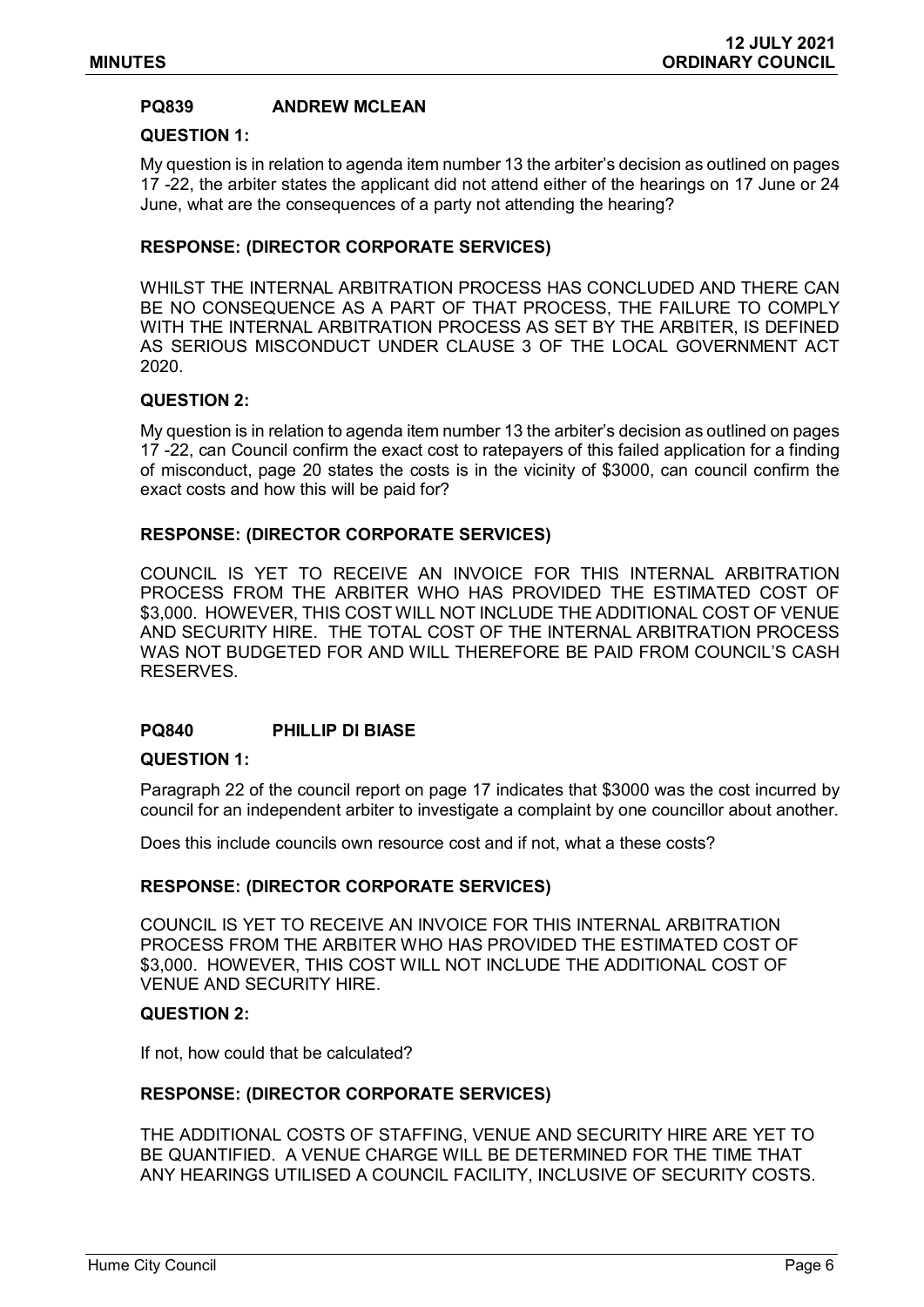## **PQ841 CANDACE CHAPLIN**

#### **QUESTION 1:**

Good Evening could HUME please advise the community the possible outcomes in relation to legal proceedings regarding Hume City Councils court case amendment C248?

### **RESPONSE: (DIRECTOR PLANNING AND DEVELOPMENT)**

COUNCIL IS SEEKING A JUDICIAL REVIEW OF THE DECISIONS OF THE MINISTER FOR PLANNING TO APPROVE AMENDMENT C248 TO THE HUME PLANNING SCHEME. COUNCIL IS SEEKING THE COURT TO DETERMINE THAT THE MINISTER'S DECISIONS ARE INVALID AND HAVE NO EFFECT.

### **QUESTION 2:**

Would Council's legal team be able to suggest possible outcomes if the Planning Minister was to be found negligent?

Many in the community are interested in knowing what this would look like or could entail noting that the information provided would be a guide only.

### **RESPONSE: (DIRECTOR PLANNING AND DEVELOPMENT)**

SHOULD COUNCIL BE SUCCESSFUL IN THE PROCEEDING SEEKING JUDICIAL REVIEW OF THE DECISIONS OF THE MINISTER FOR PLANNING TO APPROVE AMENDMENT C248 TO THE HUME PLANNING SCHEME AND THE MINISTER'S DECISIONS ARE FOUND TO BE INVALID, HI-QUALITY WOULD NOT HOLD THE PLANNING PERMISSIONS REQUIRED TO CONSTRUCT THE FACILITY AND RECEIVE TUNNEL BORING MACHINE SPOIL.

IT IS NOT POSSIBLE TO SPECULATE ON WHAT THE FUTURE ACTIONS OF THE MINISTER, HI-QUALITY OR OTHER PARTIES WOULD BE IF COUNCIL IS SUCCESSFUL IN THE PROCCEDING.

## **PQ842 JACOB HUTCHINS**

#### **QUESTION 1:**

Can council please advise what actions council has taken to install a warning sign banning percussion/engine braking in the township of Bulla?

### **RESPONSE: (DIRECTOR SUSTAINABLE INFRASTRUCTURE AND SERVICES)**

BULLA ROAD IS A STATE ARTERIAL ROAD, MANAGED BY THE DEPARTMENT OF TRANSPORT.

COUNCIL RECENTLY REQUESTED THE DEPARTMENT OF TRANSPORT INSTALL 'AVOID USING ENGINE BRAKES' SIGNS IN BULLA. THEY ADVISED THAT ENGINE BRAKES ARE EMERGENCY (SECONDARY) BRAKES AND THEREFORE, 'AVOID USING ENGINE BRAKES' COULD NOT BE SUPPORTED IN LOCATIONS WHERE TRUCKS WOULD BE LIKELY TO NEED ENGINE BRAKES, INCLUDING STEEP HILLS OR APPROACHES TO INTERSECTIONS.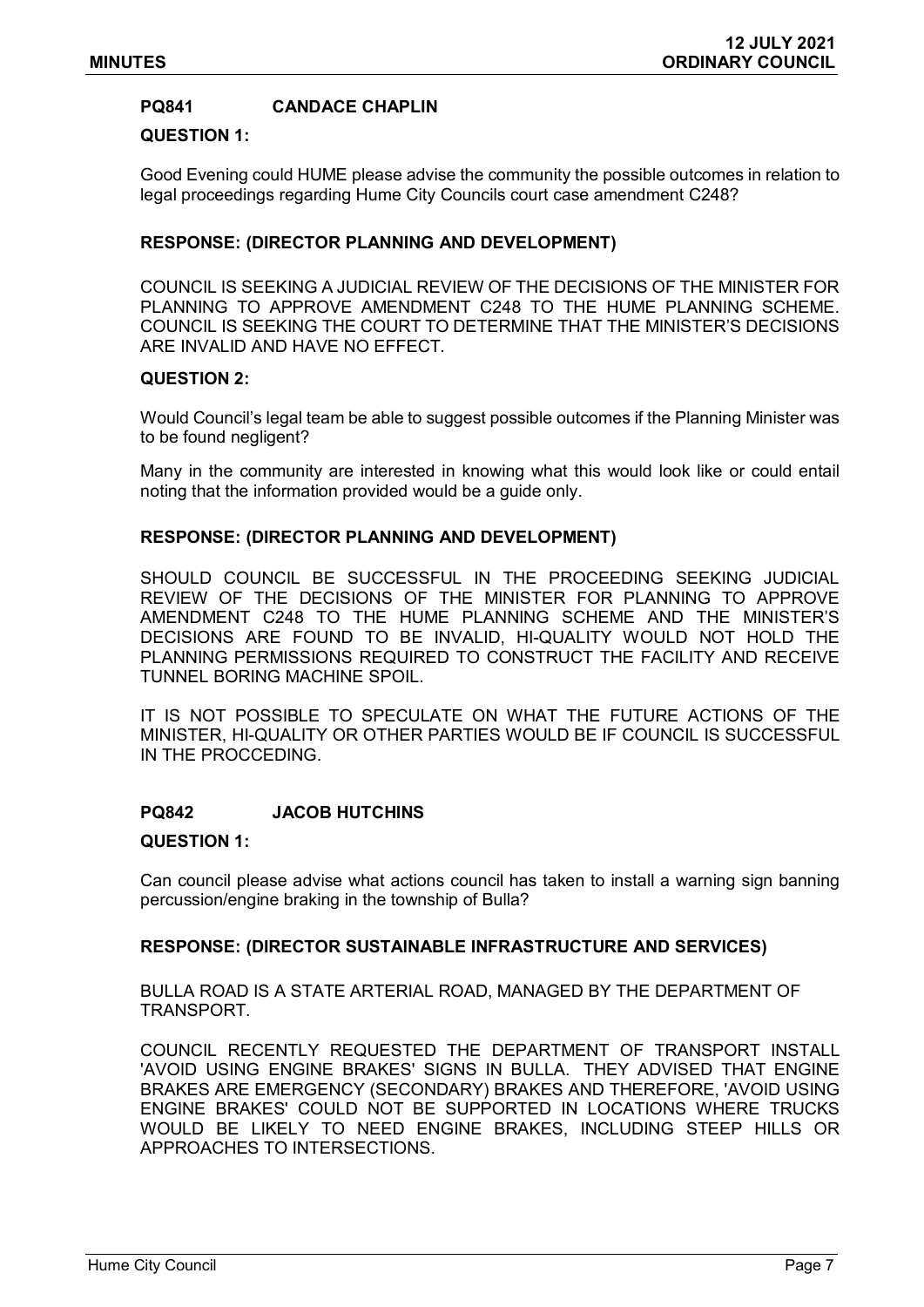## **QUESTION 2:**

Further on from previous question how will council apply pressure to monitor the issue?

#### **RESPONSE: (DIRECTOR SUSTAINABLE INFRASTRUCTURE AND SERVICES)**

AS BULLA ROAD IS NOT MANAGED BY COUNCIL AND IN LIGHT OF THE SAFETY CONCERNS OUTLINED IN THE PREVIOUS RESPONSE, IT WOULD NOT BE APPROPRIATE FOR COUNCIL TO CONTINUE TO PUSUE SIGNS BANNING THE USE OF ENGINE BRAKES IN BULLA.

THE FUTURE BULLA BYPASS WILL REDUCE THE PROBLEM OF NOISE THROUGH BULLA ONCE CONSTRUCTED. COUNCIL HAS ADVOCATED STRONGLY FOR THIS PROJECT FOR MANY YEARS AND NOTES THAT FUNDING FOR INITIAL PLANNING WORK HAS BEEN ALLOCATED IN THIS YEAR'S STATE GOVERNMENT BUDGET.

#### **12. OFFICER'S REPORTS**

#### **Reports Identified as Requiring Individual Discussion**

| <b>Report No.</b> | <b>Report</b>                                                                                              |                                                                                                                                                                                                        | Page in           |  |
|-------------------|------------------------------------------------------------------------------------------------------------|--------------------------------------------------------------------------------------------------------------------------------------------------------------------------------------------------------|-------------------|--|
| <b>SU569</b>      | Agenda<br><b>Planning Scheme Amendment C251 - Environmentally</b><br>25<br><b>Sustainable Design (ESD)</b> |                                                                                                                                                                                                        |                   |  |
|                   |                                                                                                            | Moved Cr Naim Kurt, Seconded Cr Karen Sherry                                                                                                                                                           |                   |  |
|                   |                                                                                                            | That Council having fulfilled its notification obligations in accordance<br>with Section 19 of the Planning and Environment Act 1987:                                                                  |                   |  |
|                   | 2.1                                                                                                        | adopts Amendment C251 as exhibited in accordance with<br>Section 29(1) of the Planning and Environment 1987.                                                                                           |                   |  |
|                   | 2.2                                                                                                        | submits the adopted Amendment C251 to the Hume Planning<br>Scheme Amendment to the Minister for Planning for approval in<br>accordance with Section 31(1) of the Planning and Environment<br>Act 1987. |                   |  |
|                   |                                                                                                            |                                                                                                                                                                                                        | <b>CARRIED</b>    |  |
| <b>Report No.</b> | <b>Report</b>                                                                                              |                                                                                                                                                                                                        | Page in<br>Agenda |  |
| <b>SU570</b>      |                                                                                                            | <b>Attwood and Westmeadows (East) Local Area Traffic</b><br><b>Management Study</b>                                                                                                                    | 41                |  |
|                   |                                                                                                            | Moved Cr Karen Sherry, Seconded Cr Naim Kurt                                                                                                                                                           |                   |  |
|                   | <b>That Council:</b>                                                                                       |                                                                                                                                                                                                        |                   |  |
|                   | 2.1                                                                                                        | adopt the Attwood and Westmeadows (East) Local Area Traffic<br>Management (LATM) Study and Final Traffic Management Plan<br>and Details as shown in Attachment 7                                       |                   |  |
|                   | 2.2                                                                                                        | allocate \$224,000 from Council's 2021/22 Budget for the works<br>listed in Items 1-8 in Table 1, as detailed below:                                                                                   |                   |  |
|                   |                                                                                                            | \$210,000 from the 2021/22 Capital Works Budget - LATM<br>2.2.1<br><b>Works</b>                                                                                                                        |                   |  |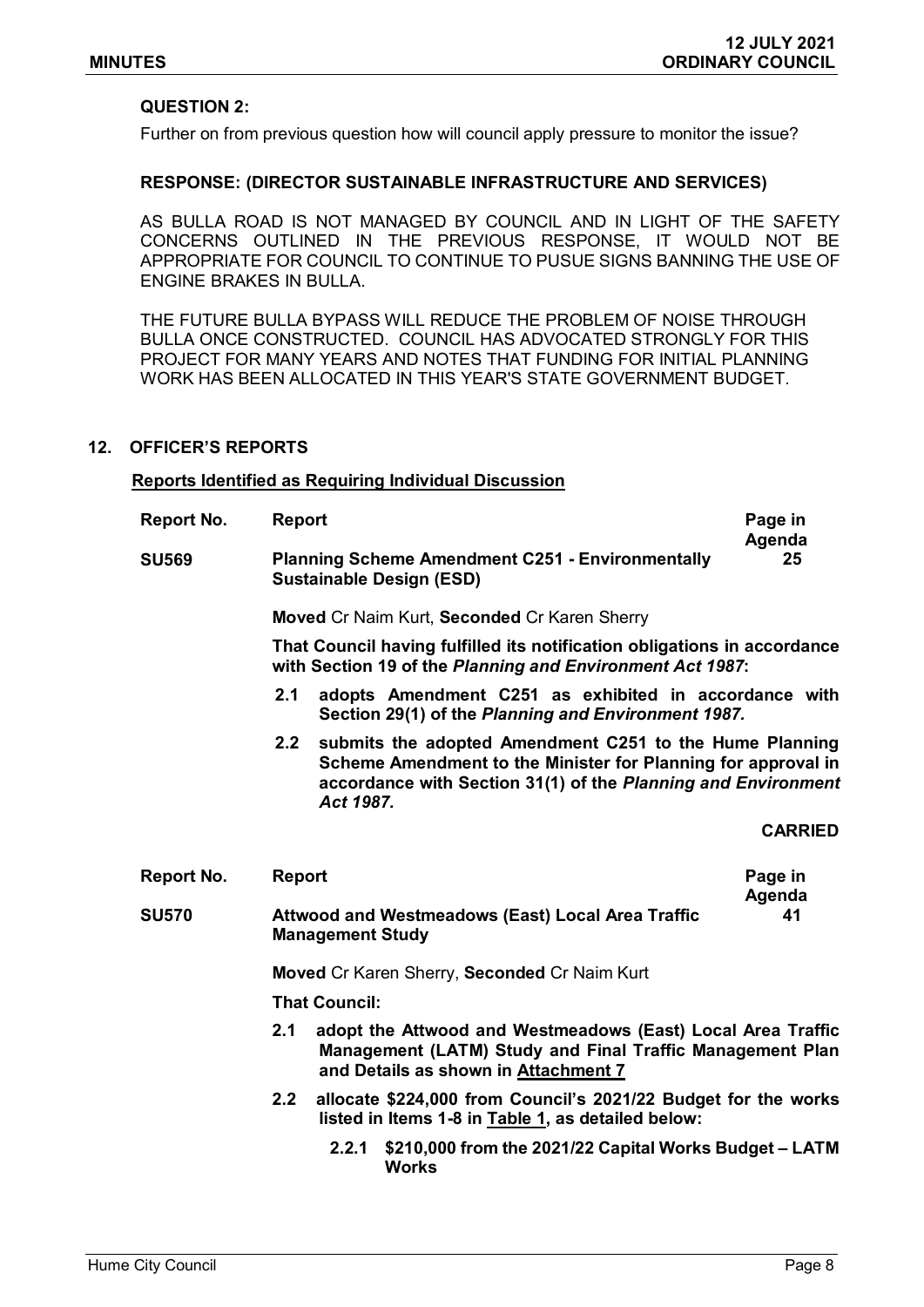- **2.2.2 \$14,000 from the 2021/22 Responsive Road Safety Works – Operating Budget**
- **2.3 list the balance of the works in Items 9-15 in Table 1 (valued at \$695,000) for consideration in Council's Capital Works Annualised Program – Traffic Management Facilities for future funding**
- **2.4 inform the residents within the study area and the online consultation participants of the adopted Attwood and Westmeadows (East) LATM Final Traffic Management Plan (TMP) and Details**
- **2.5 provide a copy of the adopted Attwood and Westmeadows (East) LATM Final TMP and Details on Council's website for viewing by the general public.**

**CARRIED**

| Report No.   | <b>Report</b>                                         | Page in |
|--------------|-------------------------------------------------------|---------|
|              |                                                       | Agenda  |
| <b>SU571</b> | <b>Goonawarra Local Area Traffic Management Study</b> | 105     |

**Moved** Cr Jarrod Bell, **Seconded** Cr Jack Medcraft

**That Council:**

- **2.1 adopt the Goonawarra Local Area Traffic Management (LATM) Study and Final Traffic Management Plan and Details as shown in Attachment 7**
- **2.2 allocate \$226,500 from Council's 2021/22 Capital Works Budget – LATM works for the works listed in Items 1 – 11 of Table 1**
	- **2.2.1 \$210,000 from the 2021/22 Capital Works Budget – LATM Works**
	- **2.2.2 \$16,500 from the 2021/22 Responsive Road Safety Works – Operating Budget**
- **2.3 list the balance of the works in Items 12 - 15 in Table 1 (valued at \$385,000) for consideration in Council's Capital Works Annualised Program - Traffic Management Facilities for future funding**
- **2.4 inform the residents within the study area and the online consultation participants of the adopted Goonawarra LATM Final Traffic Management Plan (TMP) and Details**
- **2.5 provide a copy of the adopted Goonawarra LATM Final TMP and Details on Council's website for viewing by the general public.**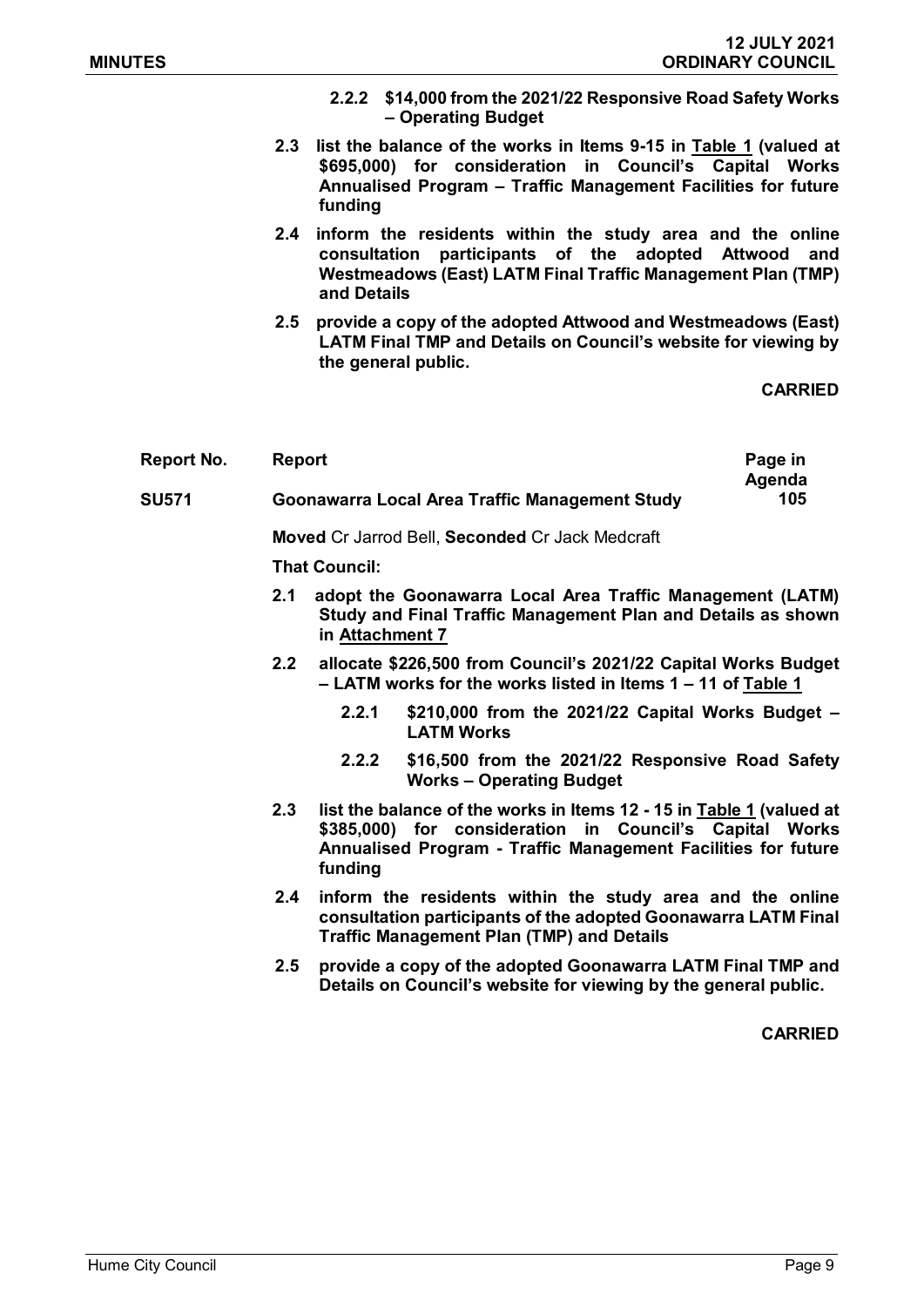#### **Report No. Report Page in**

# **SU573 Update on Hi-Quality proposal to store and treat contaminated spoil from Westgate Tunnel project**

The Interim Chief Executive Officer read out submitted statements to Council on behalf of Mr Chris O'Neill and Ms Candace Chaplain.

**Moved** Cr Carly Moore, **Seconded** Cr Naim Kurt

**That Council:**

- **2.1 does not take steps to seek an injunction to prevent Hi-Quality from developing a spoil processing facility at its site at 570-650 Sunbury Road, Bulla, pending a decision by the Supreme Court on the judicial review proceeding commenced by Council.**
- **2.2 continues with the judicial review proceedings on the decision of the Minister for Planning to approve Amendment C248 to the Hume Planning Scheme.**

**CARRIED**

| Report No.   | <b>Report</b>                                                                                                        | Page in |
|--------------|----------------------------------------------------------------------------------------------------------------------|---------|
|              |                                                                                                                      | Agenda  |
| <b>GE535</b> | Naming Proposals for Three Conservation Reserves in<br><b>Sunbury with Aboriginal Cultural Heritage Significance</b> | 181     |

Ms Kylie Spencer addressed Council regarding the Officer's recommendation.

The Interim Chief Executive Officer read out a submitted statement to Council on behalf of Mr Peter Webster.

Cr Sam Misho left the meeting before the motion was moved on item GE535 - *Naming Proposals for Three Conservation Reserves in Sunbury with Aboriginal Cultural Heritage Significance*, the time being 8:01pm

**Moved** Cr Jack Medcraft, **Seconded** Cr Jarrod Bell

- **2.1 THAT Council approves the commencement of a community consultation process to ask for the community's feedback on names proposed for the following three officially unnamed reserves:**
	- **(a) Sunbury Fields Grassland – proposed name of Darr Banneem;**
	- **(b) Albert Road Nature Reserve - proposed dual name of Albert Road Nature Reserve / Wuruwurrt Biik;**
	- **(c) Fulwood Drive Reserve – proposed name of Mumilam Korobine.**

Cr Sam Misho returned to the meeting during discussion and prior to the vote on item GE535 - *Naming Proposals for Three Conservation Reserves in Sunbury with Aboriginal Cultural Heritage Significance*, the time being 8:07pm

Cr Karen Sherry left the meeting after the motion was moved on item GE535 - *Naming Proposals for Three Conservation Reserves in Sunbury with Aboriginal Cultural Heritage Significance*, the time being 8:09pm

**Agenda 177**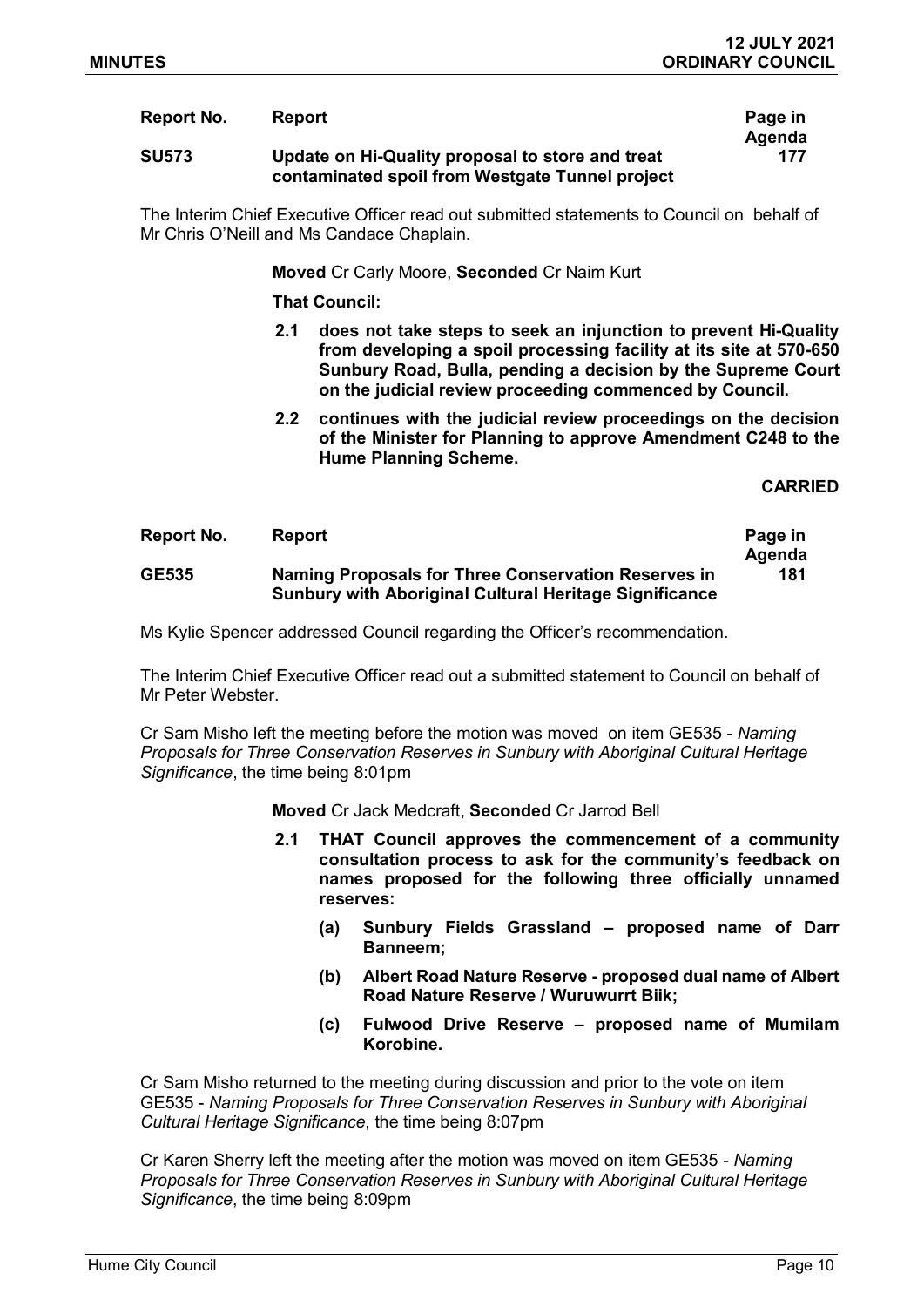Cr Karen Sherry returned to the meeting during discussion and prior to the vote on item GE535 - *Naming Proposals for Three Conservation Reserves in Sunbury with Aboriginal Cultural Heritage Significance*, the time being 8:10pm

#### **CARRIED**

| Report No.   | <b>Report</b>                                                                     | Page in       |
|--------------|-----------------------------------------------------------------------------------|---------------|
| <b>GE536</b> | Proposed sale of 685 Mt Ridley, Mickleham to the<br><b>Minister for Education</b> | Agenda<br>191 |

The Interim Chief Executive Officer read out a submitted statement to Council on behalf of Ms Shailen Kara.

**Moved** Cr Carly Moore, **Seconded** Cr Karen Sherry

- **2.1 That Council proceeds with the sale of 685 Mt Ridley, Mickleham as follows:**
	- **2.1.1 Accepts the letter of offer made by the Minister for Education dated 26 May 2021 for \$2,027,865 exclusive of GST which was an amount determined by the Valuer General Victoria.**
	- **2.1.2 Resolves to sign and seal the Contract of Sale and the Transfer of Land documents.**
- **2.2 Authorises the Chief Executive Officer or an approved delegate to sign any other documents required in connection with the sale.**

**CARRIED**

| Report No.   | <b>Report</b>                                           | Page in |
|--------------|---------------------------------------------------------|---------|
|              |                                                         | Agenda  |
| <b>GE537</b> | <b>Proposed New Lease to ARLC Vic Limited at 20</b>     | 197     |
|              | <b>Goulburn Street, Broadmeadows (Seabrook Reserve)</b> |         |

**Moved** Cr Karen Sherry, **Seconded** Cr Naim Kurt

**That Council:**

- **2.1. Authorises the Chief Executive Officer to undertake the community engagement process in accordance with Council's Community Engagement Policy 2021 informing the community of the Agreement for Lease and Lease (New Lease).**
- **2.2. Authorises the Chief Executive Officer to sign the New Lease with ARLC Vic Limited (ARLC) to occupy part of the Council land located at 20 Goulburn Street Broadmeadows (Seabrook Reserve).**
- **2.3. Notes that the Key Terms of the New Lease as set out below:**
	- **2.3.1. The term of the New Lease is thirty (30) years.**
	- **2.3.2. Commencing on the issue of Certificate of Occupancy for the new pavilion.**
	- **2.3.3. A rental fee of \$10,000 plus GST per annum.**
	- **2.3.4. All outgoings to be the responsibility of ARLC Victoria.**
- **2.4. Authorises the Chief Executive Officer, or an approved delegate to negotiate with ARLC any final amendments to the New Lease.**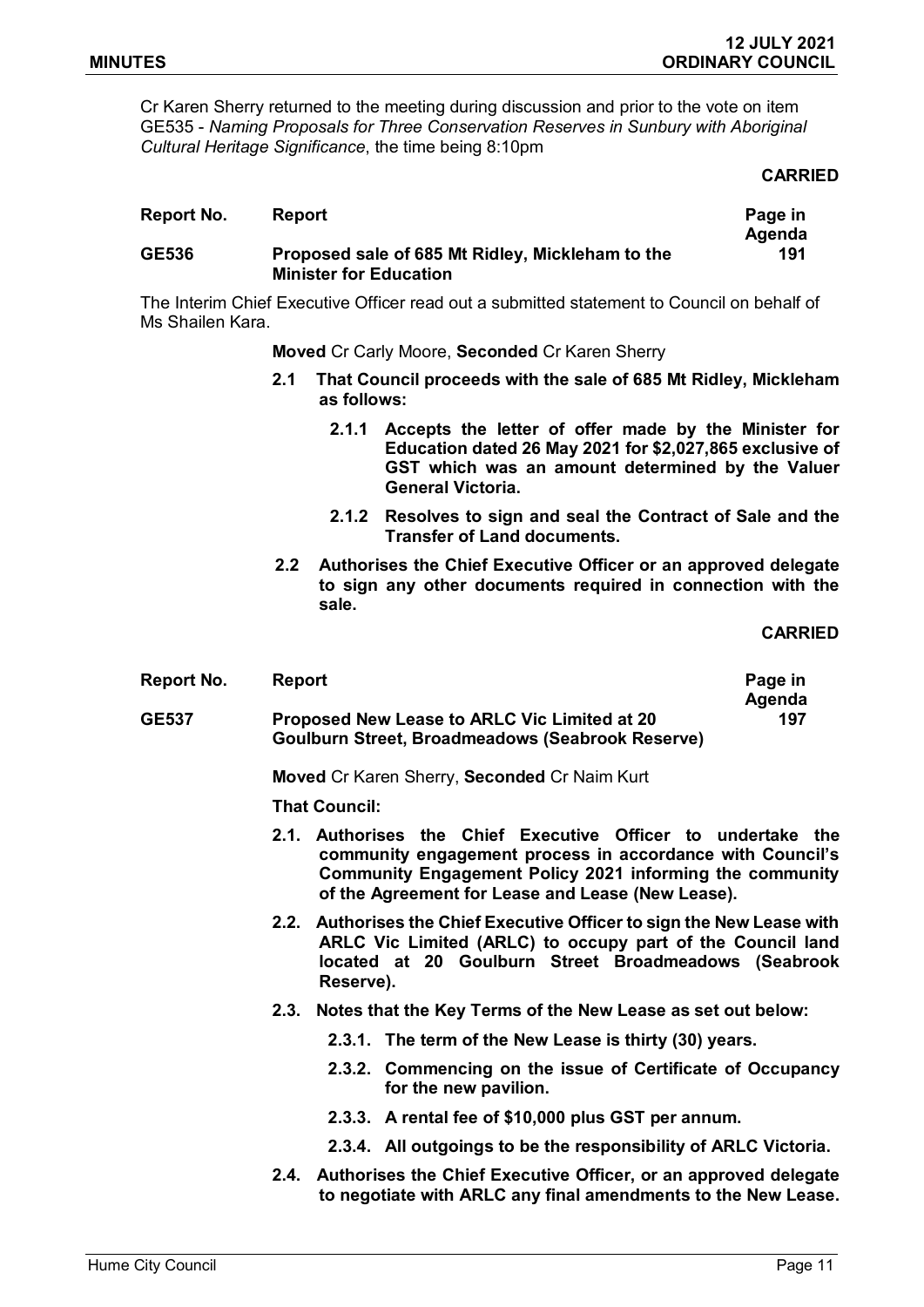## **2.5 Resolves to sign and seal the New Lease between Council and ARLC.**

Cr Jim Overend left the meeting after the motion was moved on item GE537 - *Proposed New Lease to ARLC Vic Limited at 20 Goulburn Street, Broadmeadows (Seabrook Reserve)*, the time being 8:18pm

Cr Jim Overend returned to the meeting during discussion and prior to the vote on item GE537 - *Proposed New Lease to ARLC Vic Limited at 20 Goulburn Street, Broadmeadows (Seabrook Reserve)*, the time being 8:21pm

**CARRIED**

## **Reports Not Otherwise Dealt With**

**Moved** Cr Jack Medcraft, **Seconded** Cr Carly Moore

| Report No.   | Report                                                                                                                                                              | Page in<br>Agenda |
|--------------|---------------------------------------------------------------------------------------------------------------------------------------------------------------------|-------------------|
| <b>SU572</b> | <b>Petition - Removal of Paving Stones on</b><br><b>Central Park Avenue and Bellfield Drive and</b><br>Trees on the Nature Strip on Bellfield Drive,<br>Craigieburn | 173               |

**be adopted.**

### **CARRIED**

| Report No.   | <b>Report</b>                                          |                                                                                                                                                                                                   | Page in<br>Agenda |  |
|--------------|--------------------------------------------------------|---------------------------------------------------------------------------------------------------------------------------------------------------------------------------------------------------|-------------------|--|
| <b>SU572</b> |                                                        | 173<br>Petition - Removal of Paving Stones on Central Park<br>Avenue and Bellfield Drive and Trees on the Nature Strip<br>on Bellfield Drive, Craigieburn                                         |                   |  |
|              | <b>Moved Cr Jack Medcraft, Seconded Cr Carly Moore</b> |                                                                                                                                                                                                   |                   |  |
|              | <b>That Council:</b>                                   |                                                                                                                                                                                                   |                   |  |
|              | 2.1                                                    | continue to manage the street trees in the Precinct in accordance<br>with Council's Reserve and Street Tree Policy, including<br>replacing the trees when Council's Tree Removal Criteria are met |                   |  |
|              | 2.2                                                    | request officers to provide written feedback to the petition<br>signatories that the trees will not be removed at this time                                                                       |                   |  |

**CARRIED**

## **13. ITEMS TO BE TABLED**

The Mayor advised Council that there was one item to be tabled at this meeting, being that in accordance with section 147(4) of the *Local Government Act 2020,* the arbiter's decision and statement of reasons on the matter of an Application by Councillor Trevor Dance concerning Councillor Jack Medcraft should be tabled at the meeting and recorded in the minutes of the meeting.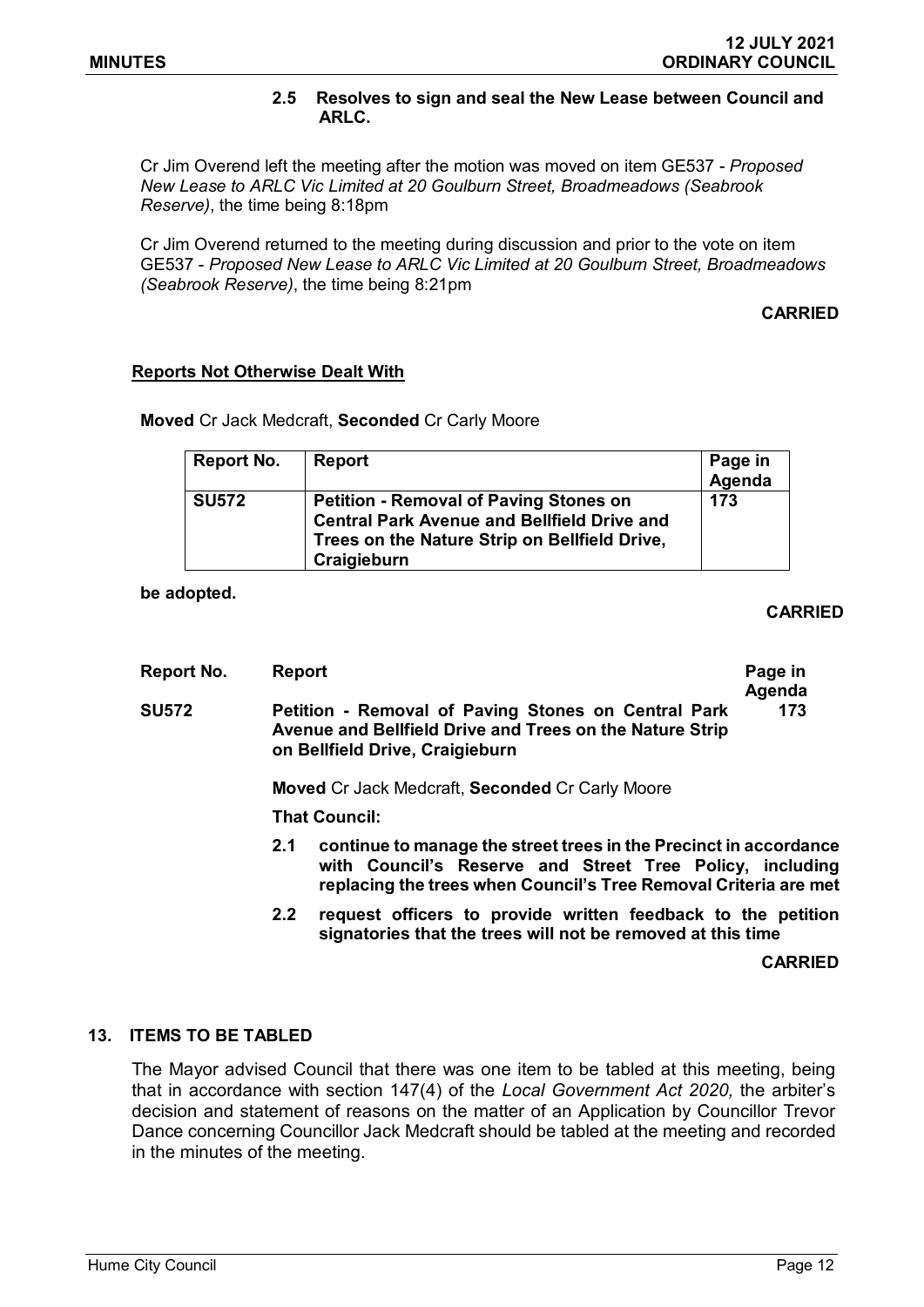#### **INTERNAL ARBITRATION PROCESS - HUME CITY COUNCIL**

In the matter of an Application by Councillor Trevor Dance concerning **Councillor Jack Medcraft** 

## HEARING PURSUANT TO DIVISION 5 OF PART 6 OF THE **LOCAL GOVERNMENT ACT (2020)**

| Applicant: | <b>Councillor Trevor Dance</b> |
|------------|--------------------------------|
|            |                                |

Respondent: **Councillor Jack Medcraft** 

24 June 2021 Date of Hearing:

Arbiter: **Helen Buckingham** 

#### **DETERMINATION**

The Arbiter determined that there has been no breach of the prescribed standards of conduct, and as such no finding of misconduct has been made.

As there has been no breach of the prescribed standards of conduct, the Application is dismissed.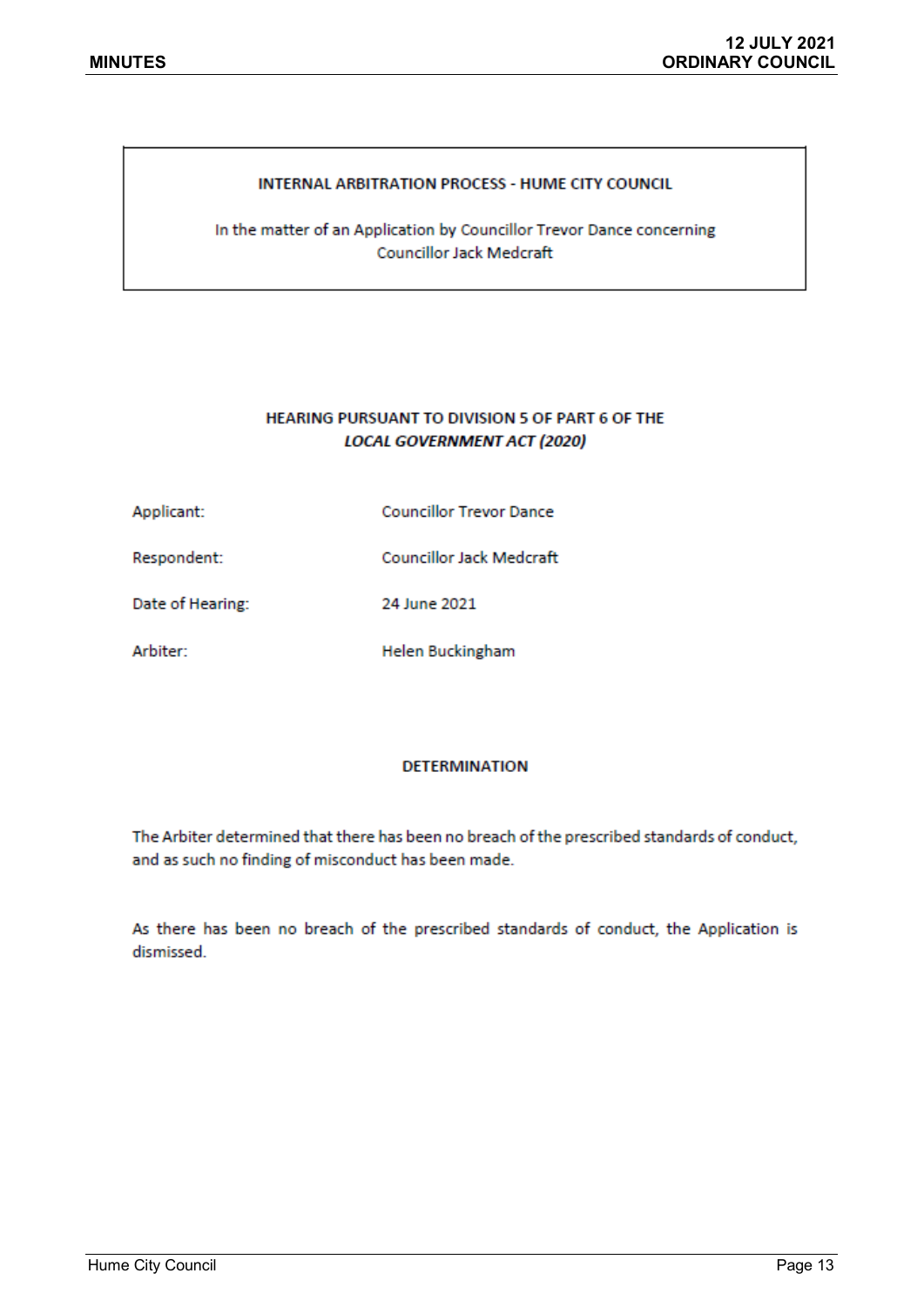#### STATEMENT OF REASONS FOR DECISION

#### **The Application**

- $\mathbf{1}$ . The Application dated 20 March 2021 by the applicant seeks a finding of misconduct against the respondent in relation to an alleged breach of the prescribed standards of conduct.
- $2.$ The Application alleges that at the Hume City Council meeting held on the 9 March 2021 Cr Medcraft stated to the meeting that the Environment Protection Authority Victoria (EPA) monitors the tip site at 500 Sunbury Road every day; that this statement was false and misleading; and by reason of this, amounted to a breach of the following clauses of the standards of conduct:
	- Clause 1 Treatment of others.
	- Clause 2 Performing the role of councillor
	- Clause 3 Compliance with good governance measurers
	- . Clause 4 Councillor must not discredit or mislead Council or the public.

#### The jurisdiction of the Arbiter in relation to this Application

- 3. Section 143 of the Local Government Act 2020 (the Act) provides that an Arbiter may hear an Application that alleges misconduct by a Councillor.
- $4.$ Pursuant to section 147 of the Act an Arbiter may determine whether or not a Councillor has engaged in misconduct.
- 5. "Misconduct" is defined in section 3 of the Act and is defined as follows:
	- " ... any breach by a Councillor of the prescribed standards of conduct included in the Councillor Code of Conduct."
- The standards of conduct are set out in Schedule 1 to the Local Government 6. (Governance and Integrity) Regulations 2020 a copy of which is included below as Appendix A.

#### **Hearings in this matter**

- $\overline{7}$ The internal arbitration process in this matter included two hearings, a directions hearing held at 6:00 pm on 17 June 2021, and the hearing held at 6:30 pm on 24 June 2021.
- 8. Throughout the course of the internal arbitration process the applicant repeatedly requested that hearings in this matter not be held in person due to concerns he had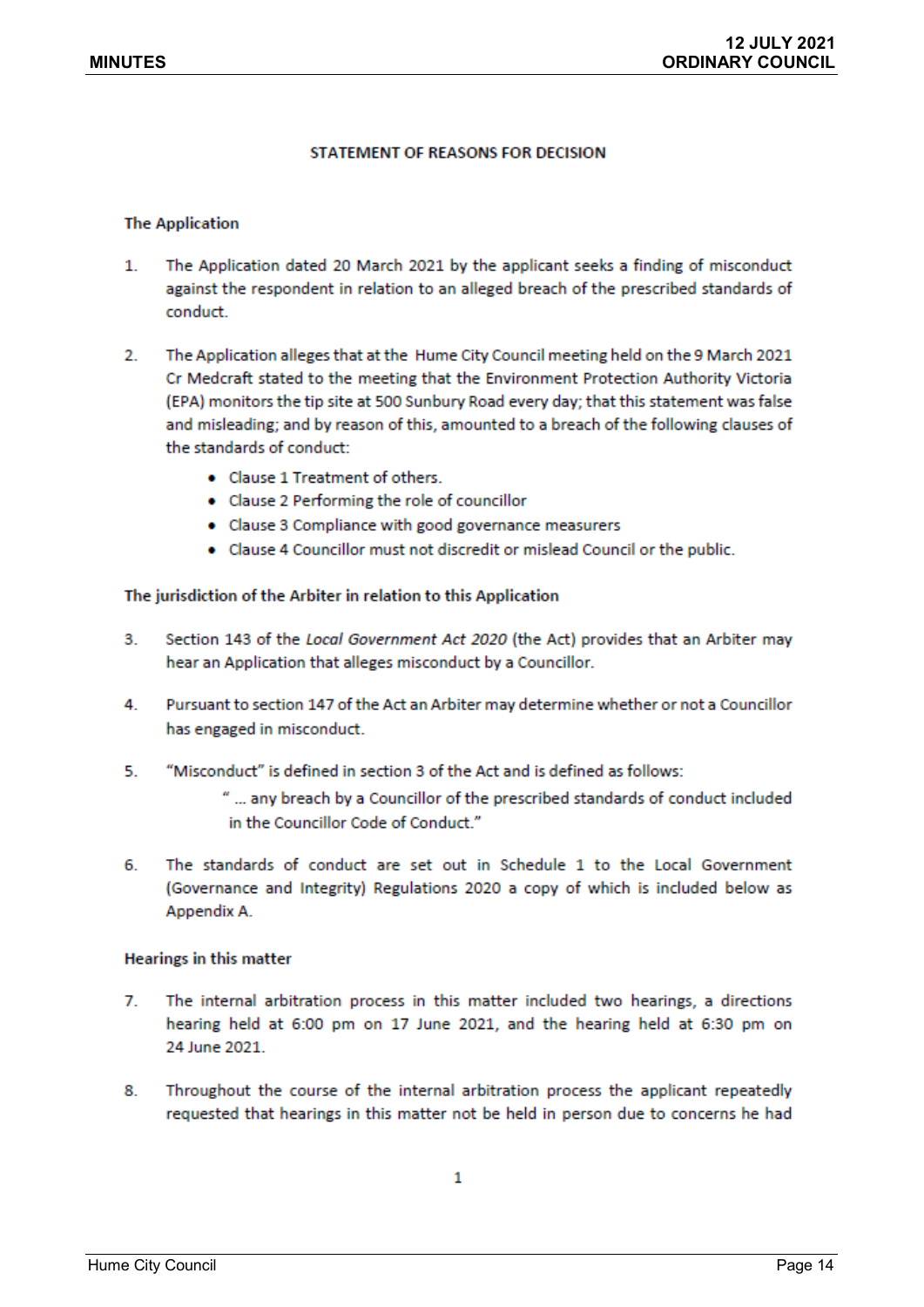regarding his safety. However, no evidence was provided by the applicant in support of these requests or explaining the reasons for his concerns.

- 9. Given the nature of the complaint and the matters in issue in this internal arbitration process, the Arbiter decided that all hearings needed to be held in person to ensure process was able to be conducted fairly and the hearings were not open to the public.
- 10. The applicant and the respondent were directed to attend both the directions hearing and the hearing in person. Both hearings were held at the Hume Global Learning Centre Sunbury which provided a safe and confidential environment, and additional security was arranged for both hearings to ensure the safety of all participants.

#### **Evidence provided**

11. The applicant provided written evidence set out in his Application, and by email on 24 June 2021. The respondent provided written evidence by email on 17 June 2021 following the directions hearing on that day, and oral evidence at the hearing on 24 June 2021.

#### **Evidence of the Applicant**

- 12. The applicant provided evidence in the form of an email from a customer service representative team member identified as Jade from the Customer Service Team of the EPA stating that the Australian Recycling Corporation premises at 500 Sunbury Rd were inspected approximately every two weeks. The applicant also provided an email on 24 June 2021 contesting the evidence provided by the respondent by email on 17 June 2021
- 13. The applicant did not attend either the directions hearing on 17 June 2021 or the hearing on 24 June 2021

#### **Evidence of the Respondent**

14. Following the directions hearing on 17 June 2021, the respondent provided evidence in the form of emails from Leo from the Australian Recycling Corporation (ARC) confirming that there is a hygienist monitoring the facility each day and that the ARC has engaged five environmental auditors appointed by the EPA providing specialist advice and verification activities.

#### **Findings of the Arbiter**

- 15. The Arbiter is satisfied that there has been no breach of the prescribed standards of conduct by the respondent, and as such no finding of misconduct is made.
- 16. As there has been no breach of the prescribed standards of conduct, the Application is dismissed.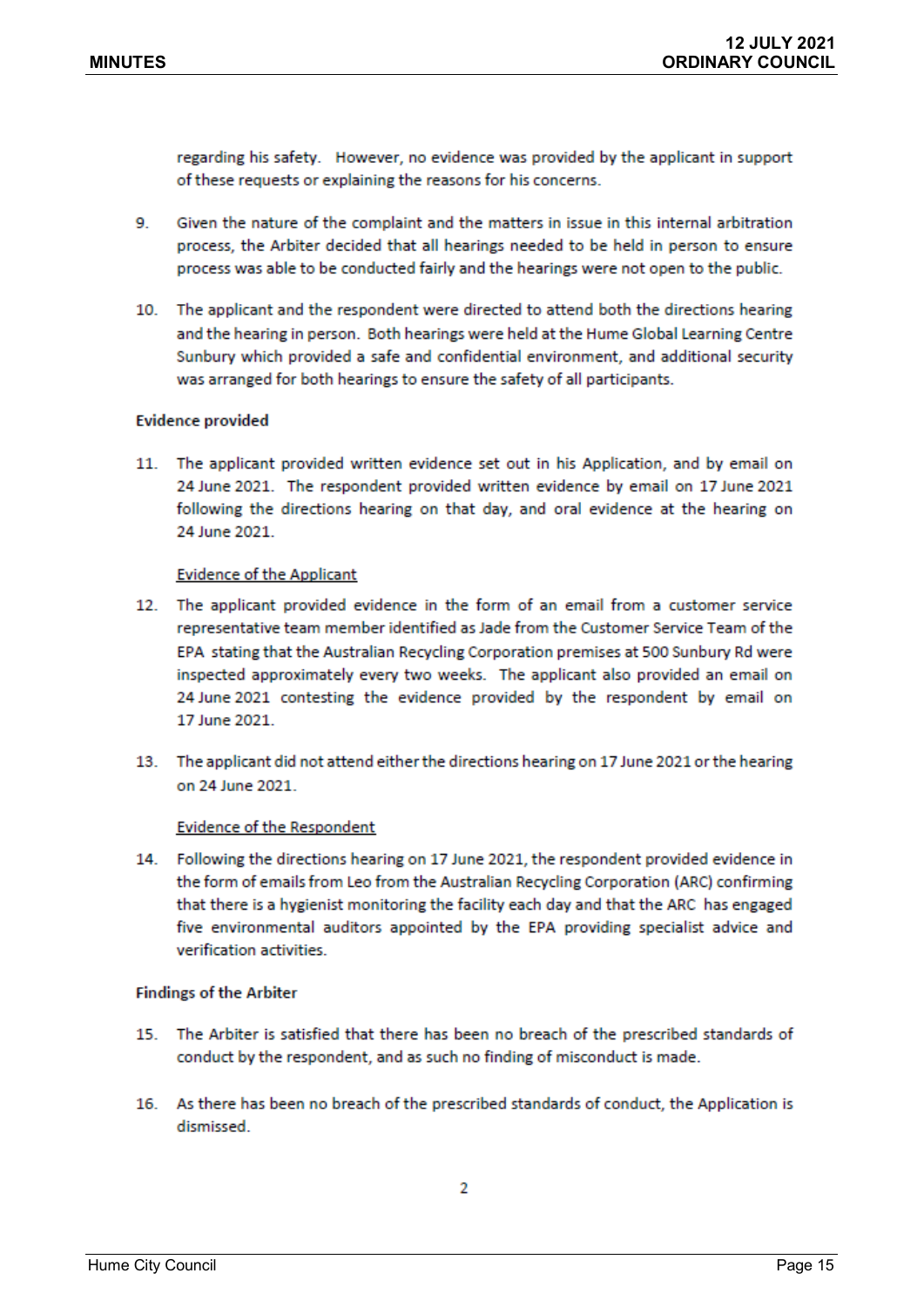#### **Reasons for the Arbiter's Decision**

17. The Arbiter is satisfied that the respondent was of the opinion that the tip site was being monitored on a daily basis and that he had no intention to mislead fellow councillors or the public when he said this was being done by the EPA. On the evidence provided, it is clear the tip is being monitored on daily basis and reports are being made to the EPA.

#### Participation in the Council internal arbitration process

- 18. The Council internal arbitration process is an important and serious process and should not be undertaken lightly. The applicant does not appear to have appreciated the importance and seriousness of the process with respect to this matter.
- 19. Throughout the process in this matter the applicant repeatedly requested that hearings in this matter not be held in person due to concerns he had regarding his safety. However, no evidence was provided by the applicant in support of these requests or explaining the reasons for his concerns.
- 20. Nevertheless, specific measures were put in place to ensure that the hearings could be conducted in person in a manner that provided a safe and respectful environment for all participants.
- 21. In light of this, it is concerning that the applicant failed to comply with the Council internal arbitration process (a process which in this case was initiated by him) by not complying the Arbiter's directions that the parties attend the directions hearing and the hearing in person.
- 22. The cost to Hume City Council of the internal arbitration process in this matter will be in the vicinity of \$3,000. It is important that councillors contemplating applications for an internal arbitration process have proper regard for what the process might require, and are prepared to see the process through.

**Helen Buckingham** Arbiter

Date: 1 July 2021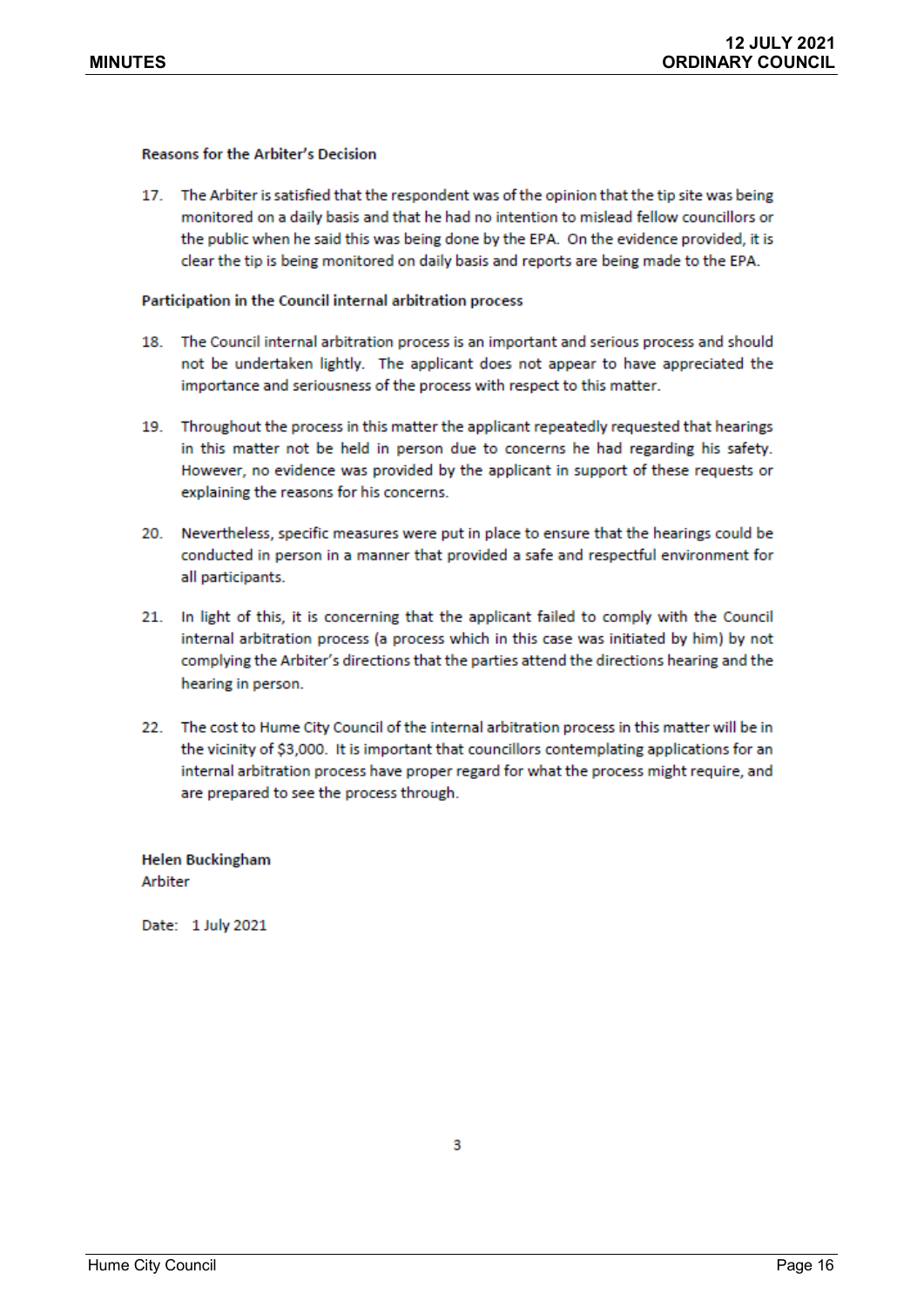#### **Appendix A**

#### Schedule 1-Standards of conduct

#### 1 Treatment of others

A Councillor must, in performing the role of a Councillor, treat other Councillors, members of Council staff, the municipal community and members of the public with dignity, fairness, objectivity, courtesy and respect, including by ensuring that the Councillor-

- (a) takes positive action to eliminate discrimination, sexual harassment and victimisation in accordance with the Equal Opportunity Act 2010; and
- (b) supports the Council in fulfilling its obligation to achieve and promote gender equality; and
- (c) does not engage in abusive, obscene or threatening behaviour in their dealings with members of the public, Council staff and Councillors; and
- (d) in considering the diversity of interests and needs of the municipal community, treats all persons with respect and has due regard for their opinions, beliefs, rights and responsibilities.

#### 2 Performing the role of Councillor

A Councillor must, in performing the role of a Councillor, do everything reasonably necessary to ensure that the Councillor performs the role of a Councillor effectively and responsibly, including by ensuring that the Councillor-

- (a) undertakes any training or professional development activities the Council decides it is necessary for all Councillors to undertake in order to effectively perform the role of a Councillor; and
- (b) diligently uses Council processes to become informed about matters which are subject to Council decisions; and
- (c) is fit to conscientiously perform the role of a Councillor when acting in that capacity or purporting to act in that capacity; and
- (d) represents the interests of the municipal community in performing the role of a Councillor by considering and being responsive to the diversity of interests and needs of the municipal community.

î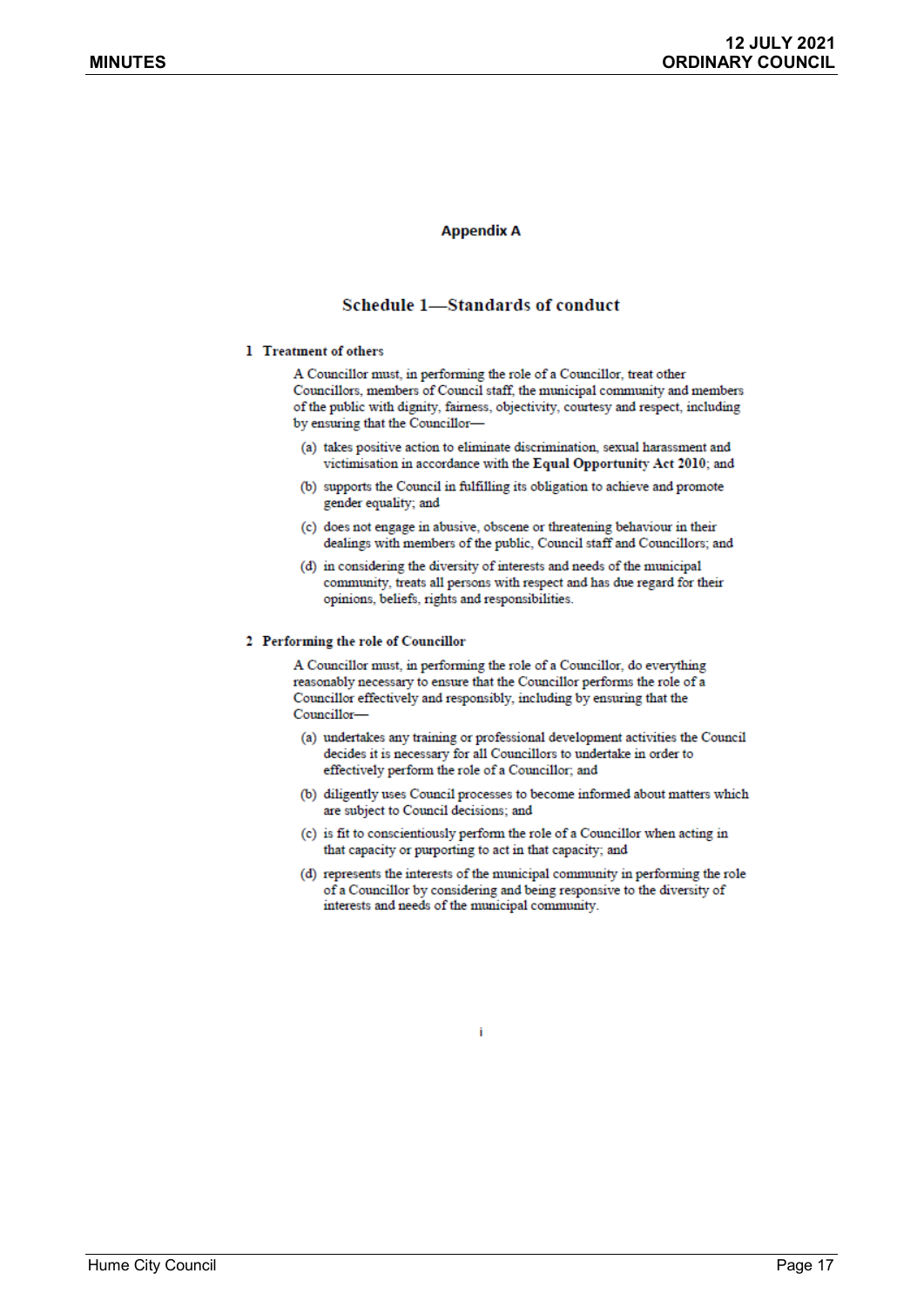#### 3 Compliance with good governance measures

A Councillor, in performing the role of a Councillor, to ensure the good governance of the Council, must diligently and properly comply with the following-

- (a) any policy, practice or protocol developed and implemented by the Chief Executive Officer in accordance with section 46 of the Act for managing interactions between members of Council staff and Councillors;
- (b) the Council expenses policy adopted and maintained by the Council under section 41 of the Act;
- (c) the Governance Rules developed, adopted and kept in force by the Council under section 60 of the Act:
- (d) any directions of the Minister issued under section 175 of the Act.

#### 4 Councillor must not discredit or mislead Council or public

- (1) In performing the role of a Councillor, a Councillor must ensure that their behaviour does not bring discredit upon the Council.
- (2) In performing the role of a Councillor, a Councillor must not deliberately mislead the Council or the public about any matter related to the performance of their public duties.

#### 5 Standards do not limit robust political debate

Nothing in these standards is intended to limit, restrict or detract from robust public debate in a democracy.

ij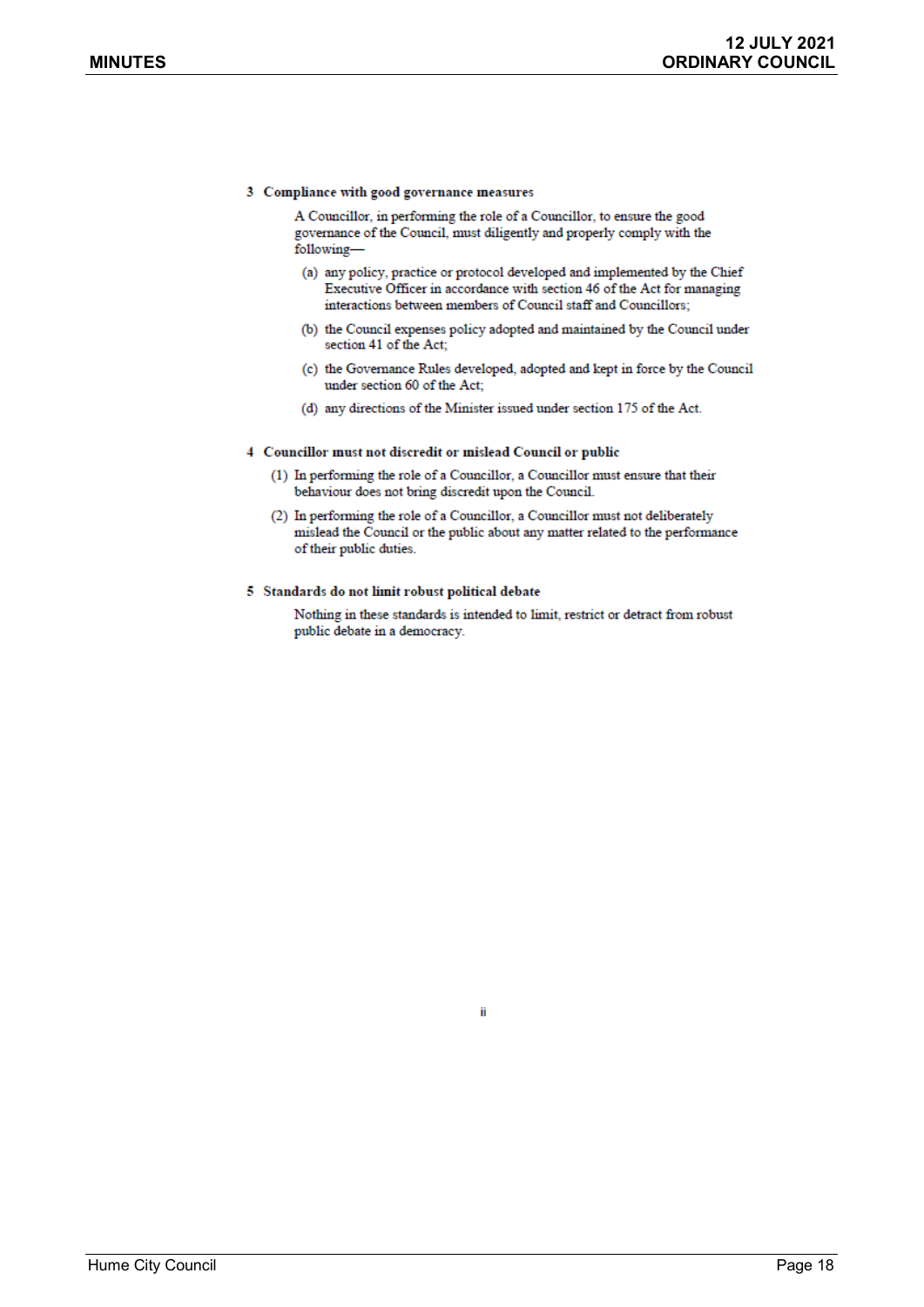Cr Jack Medcraft left the meeting after item *13 - Items to be Tabled*, had concluded, the time being 8:26pm.

## **14. PETITIONS AND JOINT LETTERS**

Nil

**15. DEPUTATIONS**

Nil

**16. URGENT BUSINESS**

Nil

#### **17. DELEGATES REPORTS**

### **DEL102 AUSTRALIAN LOCAL GOVERNMENT ASSOCIATION NATIONAL GENERAL ASSEMBLY**

Councillor Naim Kurt

Councillor Kurt presented a verbal presentation updating Council on his activities at the recent National General Assembly of the Australia Local Government Association which was held in Canberra the previous month.

Councillor Sam Misho and the Mayor, Councillor Joseph Haweil, also provided updates to Council on their attendance at the National General Assembly.

Cr Jack Medcraft returned to the meeting during the verbal presentation on item *DEL102, Australian Local Government Association National General Assembly*, the time being 8:28pm.

## **18. GENERAL BUSINESS**

## **MED298 CORRESPONDENCE TO VICROADS - REQUEST TO CLEAN UP RUBBISH AND REMOVE GRAFFITI**

Councillor Jack Medcraft

**Moved** Cr Jack Medcraft, **Seconded** Cr Karen Sherry

- **1A. Write to Vicroads to ask them to patrol Somerton Road, Craigieburn Road West and Sunbury Road on a more regular basis and that they clean up the rubbish that's been dumped along them currently;**
- **1B. Council write to Vicroads to ask can they please remove the graffiti on the Tullamarie Freeway from Melbourne Airport to Western Ring Road.**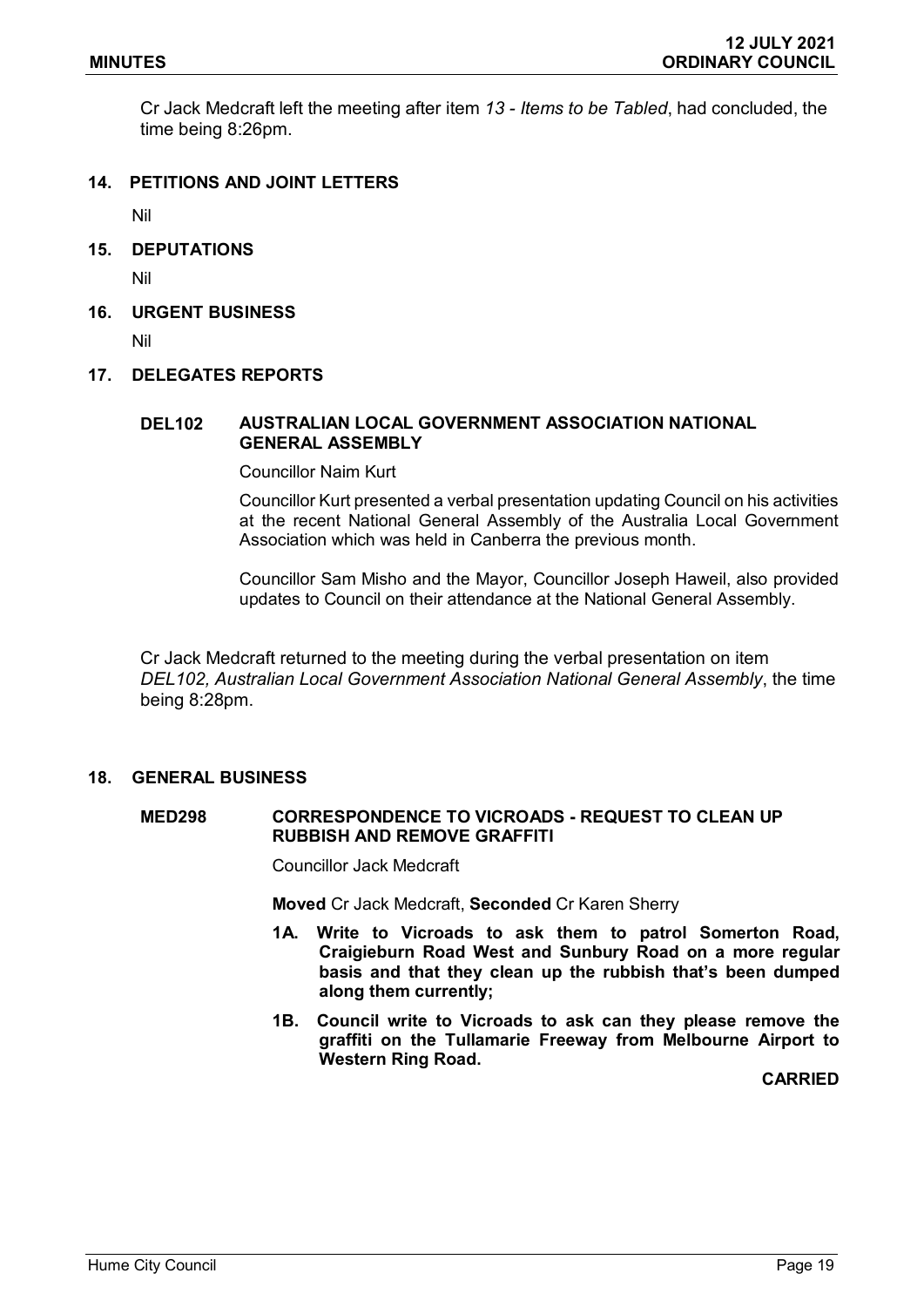## **BEL016 PRESENTATION OF GOONAWARRA ENTRY SIGNS**

Councillor Jarrod Bell

**Moved** Cr Jarrod Bell, **Seconded** Cr Jack Medcraft

**That Council officers prepare a report on the condition and presentation of the Goonawarra entry signs on Francis Boulevard and Sunningdale Ave. Such a report should also explore options for refreshing the signs presentation to ensure that the approaches to Goonawarra and Rolling Meadows provide a fresh and welcoming entrance to the community.**

**CARRIED**

#### **BEL017 CORRESPONDENCE TO SUNBURY WEST PRIMARY SCHOOL – CONGRATULATIONS ON 50th BIRTHDAY**

Councillor Jarrod Bell

**Moved** Cr Jarrod Bell, **Seconded** Cr Jack Medcraft

**That Council writes to Inga Wilson, Principal of Sunbury West Primary School, as well as the Sunbury West Primary School community, congratulating the school on their 50th anniversary this year.** 

**CARRIED**

### **MIS006 FEASABILITY STUDY FOR INSTALLTION OF BIODEGRADABLE DOG WASTE STATIONS IN PARKS AND RESERVES**

Councillor Sam Misho

**Moved** Cr Sam Misho, **Seconded** Cr Carly Moore

**A report be prepared for the feasability of installing biodegradable dog waste stations at all Hume City parks and reserves.** 

**CARRIED**

#### **MIS007 PROPOSED AMENDMENT TO LOCAL LAW NO.1 – MANDATING MEASURES TO REMOVE TROLLEYS FROM STREETS**

Councillor Sam Misho

**Moved** Cr Sam Misho, **Seconded** Cr Carly Moore

**A report be prepared on the possibility of amending the Hume City Council Local Law No.1 to mandate supermarkets in Hume City to install GPS trackers and/or any other effective measures to avoid or remove trolleys from our Hume City streets.**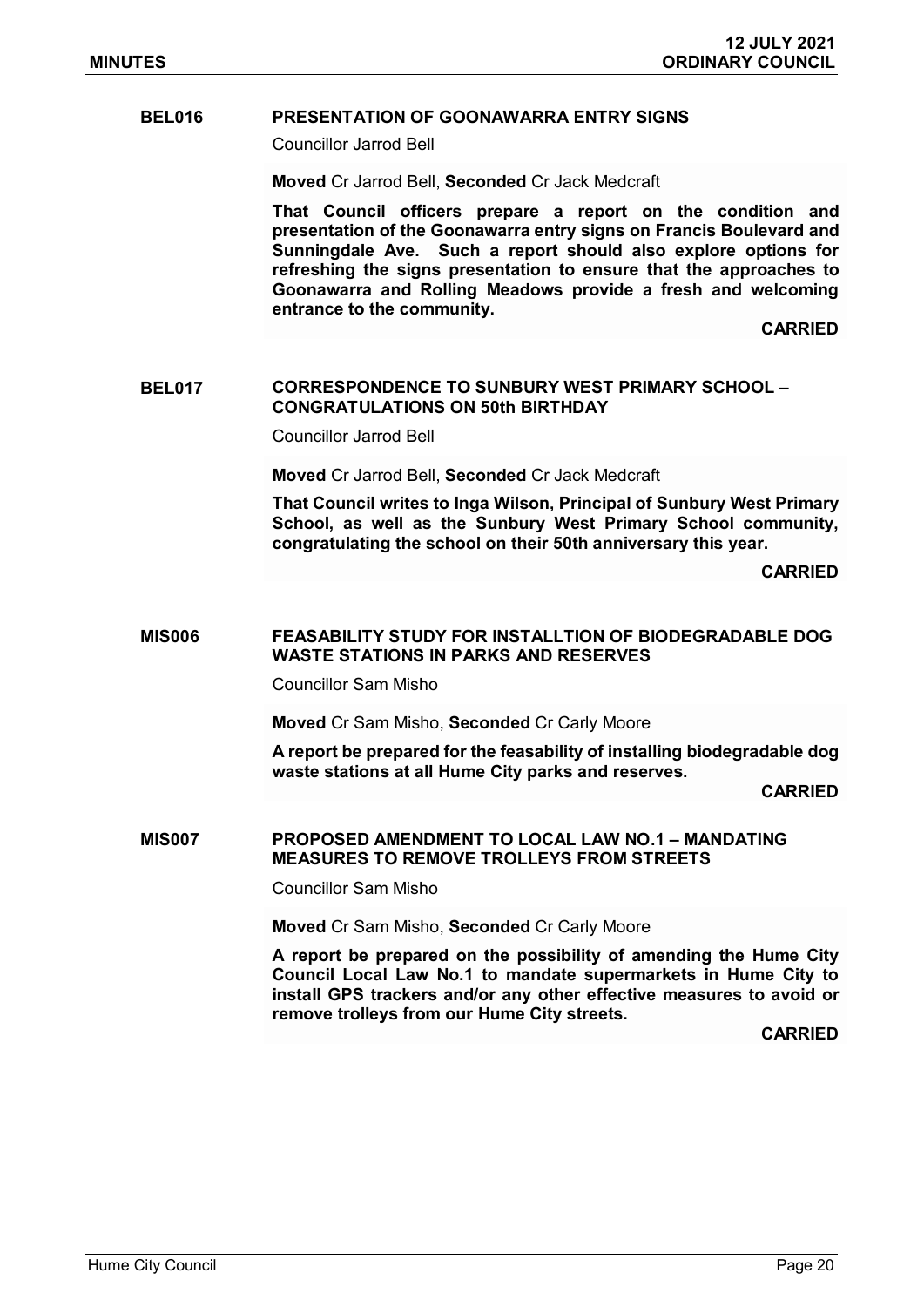# **KUR107 CORRESPONDENCE TO MINISTERS FOR PUBLIC TRANSPORT AND TRANSPORT INFRASTRUCTURE AND TO THE DEPARTMENT OF TRANSPORT - INSTALLATION OF ELECTRONIC SAFETY BARRIERS ON THE UPFIELD RAILWAY LINE**

Councillor Naim Kurt

**Moved** Cr Naim Kurt, **Seconded** Cr Sam Misho

**That in light of recent fatalities along the Upfield railway line, that Council urgently writes to the Ministers for Public Transport and Transport Infrastructure and to the Department of Transport, expressing the pressing need for pedestrian electronic safety barriers to be installed on the Upfield railway line at the Garner Parade and Dunstan Parade crossing in Dallas.**

**CARRIED**

### **KUR108 CORRESPONDENCE TO THE COMMONWEALTH BANK – REQUEST TO REVIEW BRANCH CLOSURE AND REMOVAL OF ATM MACHINES IN DALLAS**

Councillor Naim Kurt

**Moved** Cr Naim Kurt, **Seconded** Cr Karen Sherry

**That Council writes to CEO and Chair of Commonwealth Bank, requesting an immediate review of the closure of the Commonwealth Branch in Dallas and requests that they reconsider the removal of ATMs from the Dargie Crt shops noting the vital service it plays for the Dallas community, many of whom don't have access to internet banking because of the socio economic and aging profile of the community.**

**CARRIED**

## **KUR109 CORRESPONDENCE TO MINISTER FOR HEALTH – CLARIFICATION ON THE ROLLOUT OF MEDICALLY SUPERVISED INJECTION ROOMS**

Councillor Naim Kurt

**Moved** Cr Naim Kurt, **Seconded** Cr Jack Medcraft

**That Council, under the Mayors signature, writes to the Minsiter for Health seeking clarification on the rollout of medically supervised injecting rooms and seeks assurances and clarifications that the City of Hume has not been considered for this program.**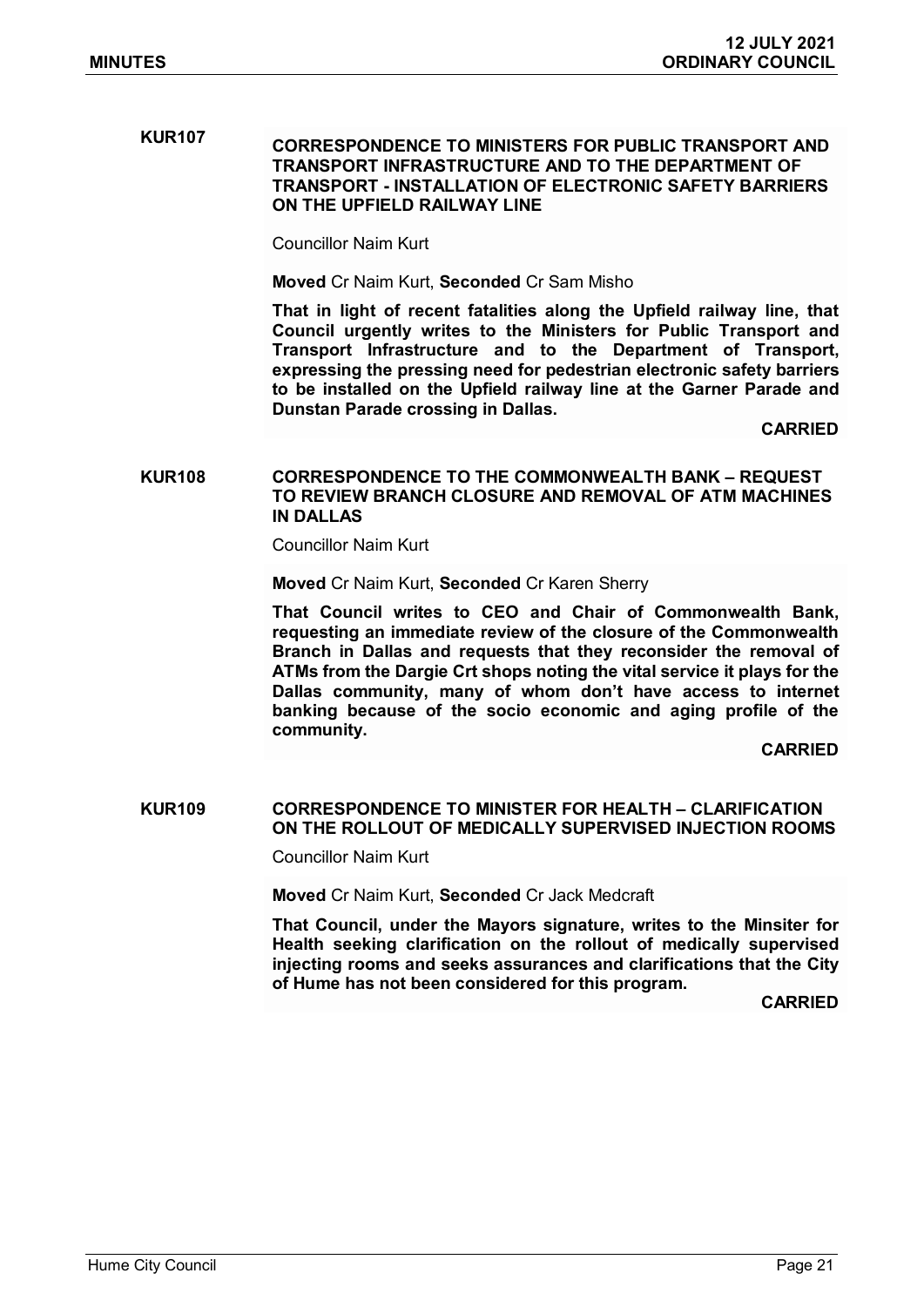## **19. CONFIDENTIAL MATTERS**

The Meeting may be closed to members of the public to consider confidential matters.

**Moved** Cr Jarrod Bell, **Seconded** Cr Carly Moore

**THAT Council close the meeting to the public pursuant to section 66(2) of the** *Local Government Act* **2020 to consider the following items:**

| Report No.     | <b>Title</b>                                                                                                       | <b>Reason for Confidential</b>                                                                                                                                                                                                                                                                                                                                     |
|----------------|--------------------------------------------------------------------------------------------------------------------|--------------------------------------------------------------------------------------------------------------------------------------------------------------------------------------------------------------------------------------------------------------------------------------------------------------------------------------------------------------------|
| <b>COED017</b> | <b>Contract - Provision of Youth</b><br><b>Services Assertive Outreach</b><br><b>Service for Hume City Council</b> | (g(ii)) private commercial<br>information, being information<br>provided by a business,<br>commercial or financial<br>undertaking that if released,<br>would unreasonably expose<br>the business, commercial or<br>financial undertaking to<br>disadvantage. The specified<br>grounds apply because the<br>report contains commercial in<br>confidence information |
| COHE052        | <b>Contract - Provision of Toilet,</b><br><b>BBQ and Bin Surround Cleaning</b><br><b>Services</b>                  | (g(ii)) private commercial<br>information, being information<br>provided by a business,<br>commercial or financial<br>undertaking that if released,<br>would unreasonably expose<br>the business, commercial or<br>financial undertaking to<br>disadvantage. The specified<br>grounds apply because the<br>report contains commercial in<br>confidence information |
| <b>COSU187</b> | <b>Contract - Supply and Delivery of</b><br><b>Quarry Materials</b>                                                | (g(ii)) private commercial<br>information, being information<br>provided by a business,<br>commercial or financial<br>undertaking that if released,<br>would unreasonably expose<br>the business, commercial or<br>financial undertaking to<br>disadvantage. The specified<br>grounds apply because the<br>report contains commercial in<br>confidence information |